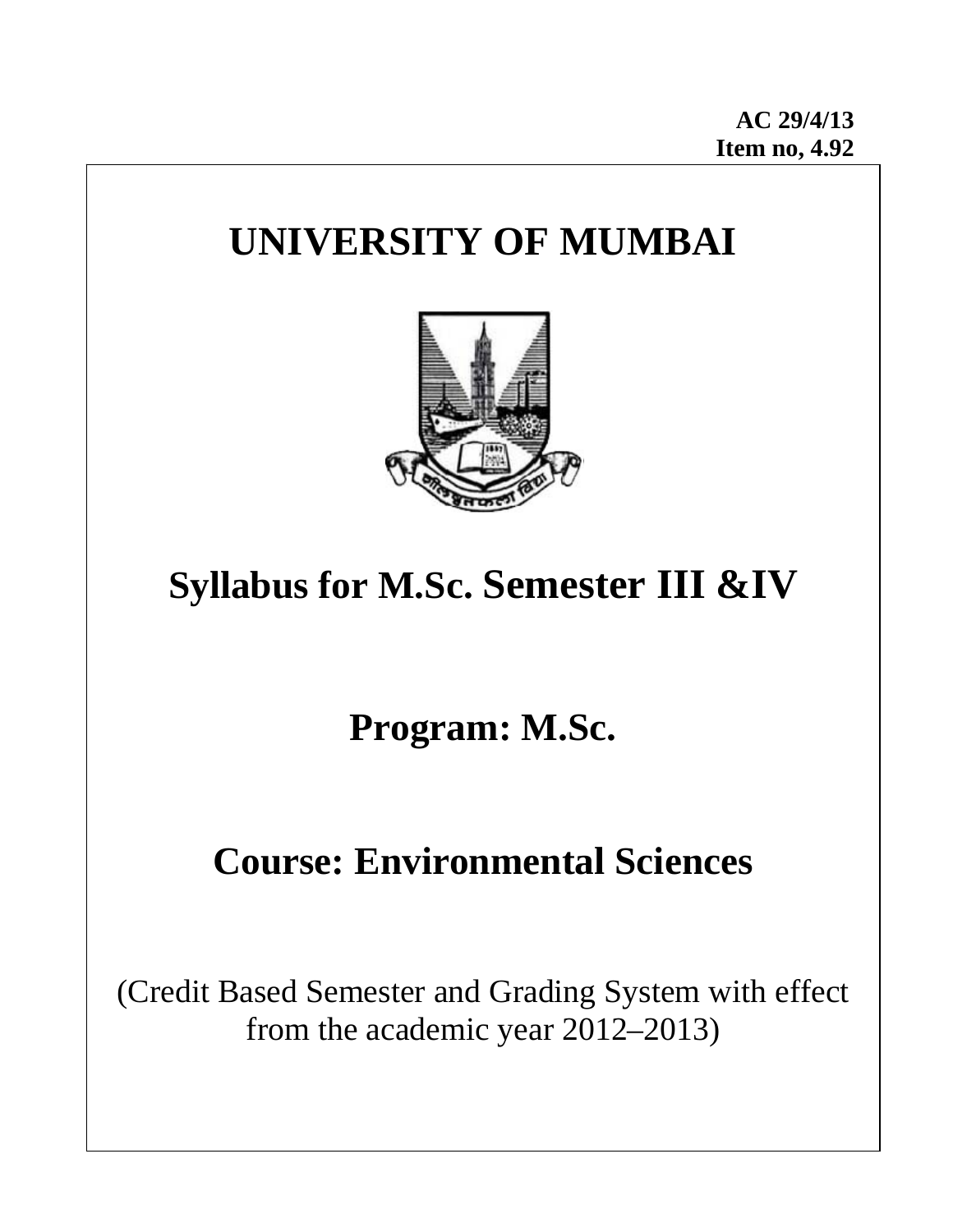# **M. Sc. Environmental Sciences Syllabus**

**Credit Based and Grading System** 

**To be implemented from the Academic year 2012-2013** 

#### **Semester –III**

| <b>Theory</b>     |              |                                                                 |                |                |  |  |
|-------------------|--------------|-----------------------------------------------------------------|----------------|----------------|--|--|
| Course            | Unit         | <b>TOPIC</b>                                                    | Credits        | L / Week       |  |  |
| PSEVS301          | $\mathbf I$  | Water and Wastewater Pollution Control                          | $\overline{4}$ | $\mathbf{1}$   |  |  |
|                   | $\mathbf{I}$ | <b>Air Pollution Control</b>                                    |                | $\mathbf{1}$   |  |  |
|                   | III          | Hazardous and Radioactive Waste<br>Management                   |                | $\mathbf{1}$   |  |  |
|                   | IV           | Biomedical Waste and Electronic (E-Waste<br>Management)         |                | 1              |  |  |
| PSEVS302          | $\mathbf I$  | Environmental Monitoring and sampling                           | $\overline{4}$ | $\mathbf{1}$   |  |  |
|                   | $\mathbf{I}$ | Instrumental methods of environmental analysis-<br>I            |                | 1              |  |  |
|                   | III          | Instrumental methods of environmental analysis-<br>$\mathbf{I}$ |                | $\mathbf{1}$   |  |  |
|                   | IV           | <b>Statistical Aspects</b>                                      |                | 1              |  |  |
| PSEVS303          | I            | Basic concepts of Eco-toxicology                                | $\overline{4}$ | $\mathbf{1}$   |  |  |
|                   | $\mathbf{I}$ | Toxicants in the Environment                                    |                | 1              |  |  |
|                   | III          | Evaluation of toxicity                                          |                | 1              |  |  |
|                   | IV           | Organ toxicity                                                  |                | 1              |  |  |
| PSEVS304          | $\mathbf I$  | <b>Industrial Hygiene</b>                                       | $\overline{4}$ | 1              |  |  |
|                   | $\mathbf{I}$ | <b>Industrial Work Environment</b>                              |                | 1              |  |  |
|                   | III          | Disaster Management and Risk Assessment                         |                | $\mathbf{1}$   |  |  |
|                   | IV           | Safety                                                          |                | $\mathbf{1}$   |  |  |
|                   |              |                                                                 | 16             | 16             |  |  |
| <b>Practicals</b> |              |                                                                 |                |                |  |  |
| PSEVS3P1          |              | Practicals based on PSEVS301                                    | $\overline{2}$ | $\overline{4}$ |  |  |
| PSEVS3P2          |              | Practicals based on PSEVS3O2                                    | $\overline{2}$ | $\overline{4}$ |  |  |
| PSEVS3P3          |              | Practicals based on PSEVS3O3                                    | $\overline{2}$ | $\overline{4}$ |  |  |
| PSEVS3P4          |              | Practicals based on PSEVS304                                    | $\overline{2}$ | $\overline{4}$ |  |  |
| <b>Total</b>      |              |                                                                 | 08             | 16             |  |  |
| <b>TOTAL</b>      |              |                                                                 | 24             | 32             |  |  |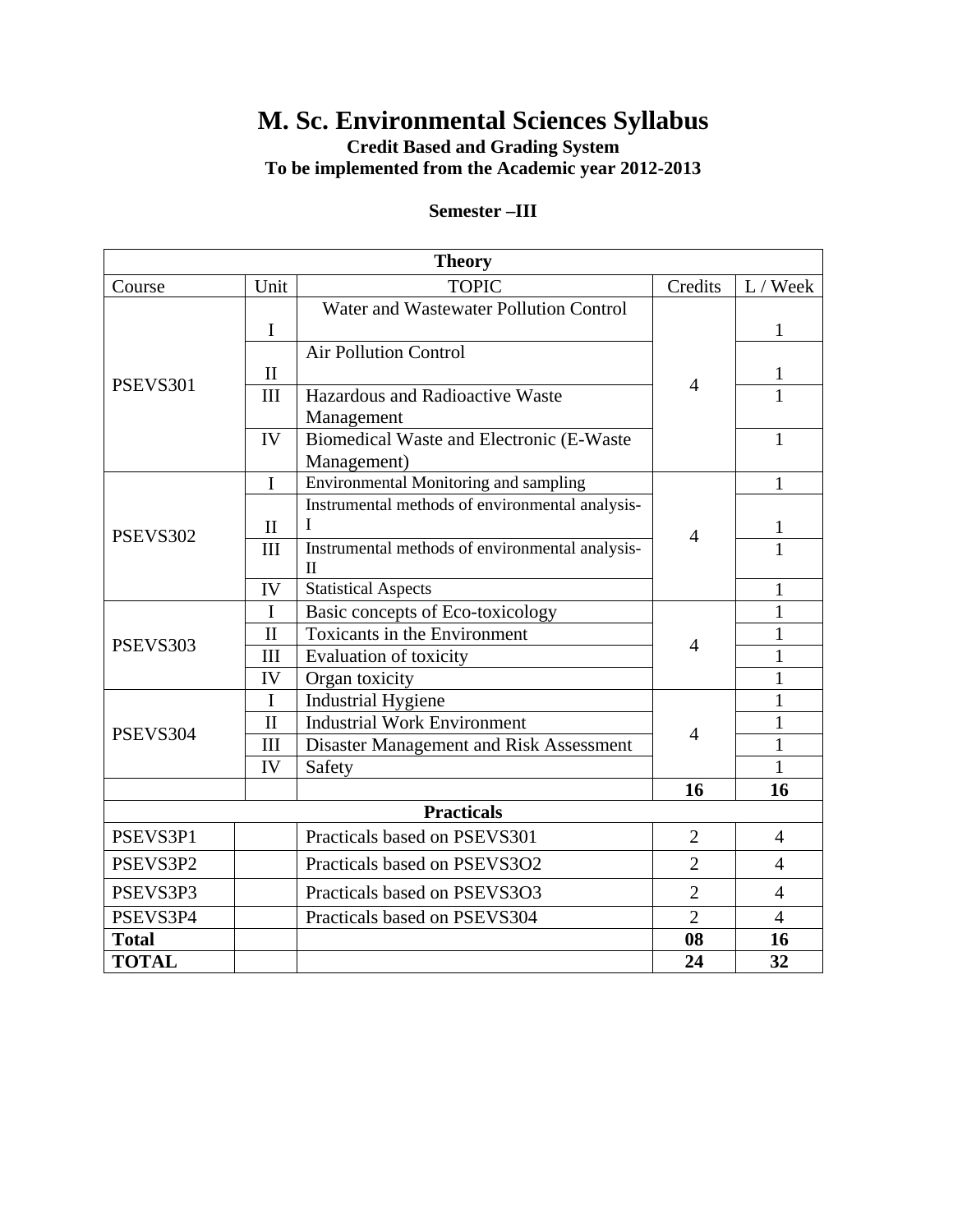#### **. SEMESTER –IV**

| <b>Theory</b>   |              |                                              |                |                |  |  |
|-----------------|--------------|----------------------------------------------|----------------|----------------|--|--|
| Course          | Unit         | <b>TOPIC</b>                                 | Credits        | L / Week       |  |  |
| PSEVS401        | $\mathbf{I}$ | Introduction to Ecotechnology                |                |                |  |  |
|                 | $\mathbf{I}$ | Sanitation - Phytosanitation And Green       |                | $\mathbf{1}$   |  |  |
|                 |              | Inhibitors                                   |                |                |  |  |
|                 | III          | <b>Climate Change Mitigation And Carbon</b>  | $\overline{4}$ | 1              |  |  |
|                 |              | Sequestration                                |                |                |  |  |
|                 | IV           | Restoration Ecology& Remediation             |                | 1              |  |  |
|                 |              | Technology                                   |                |                |  |  |
| <b>PSEVS402</b> | $\mathbf I$  | <b>Environmental Biotechnology</b>           | $\overline{4}$ | $\mathbf{1}$   |  |  |
|                 | $\mathbf{I}$ | Biotechnology in Protection and              |                | $\mathbf{1}$   |  |  |
|                 |              | Conservation of the Environment              |                |                |  |  |
|                 | III          | <b>Organic Farming</b>                       |                | 1              |  |  |
|                 | IV           | <b>Environmental Nanotechnology</b>          |                | $\mathbf{1}$   |  |  |
|                 | $\mathbf I$  | Understanding sustainable development        | $\overline{4}$ | $\mathbf{1}$   |  |  |
| PSEVS403        | $\mathbf{I}$ | Business strategies and sustainability       |                | 1              |  |  |
|                 | III          | Sustainable urban development                |                | 1              |  |  |
|                 | IV           | Sustainability in practice                   |                | 1              |  |  |
| PSEVS404        | $\mathbf I$  | Introduction to principles of Environment    |                | 1              |  |  |
|                 |              | Management                                   |                |                |  |  |
|                 | $\mathbf{I}$ | Environment Management Systems and Life      |                | 1              |  |  |
|                 |              | <b>Cycle Assessment</b>                      |                |                |  |  |
|                 |              |                                              | 4              |                |  |  |
|                 |              |                                              |                |                |  |  |
|                 |              |                                              |                |                |  |  |
|                 | III          | <b>Environmental Audit and Environmental</b> |                | $\mathbf{1}$   |  |  |
|                 |              | Economics                                    |                |                |  |  |
|                 | IV           | Environmental Design(ED) and Modeling        |                | 1              |  |  |
|                 |              |                                              | 16             | 16             |  |  |
| Practicals      |              |                                              |                |                |  |  |
| PSEVS4P1        |              | Practicals based on PSEVS401                 | $\overline{2}$ | 4              |  |  |
| PSEVS4P2        |              | Practicals based on PSEVS402                 | $\overline{2}$ | 4              |  |  |
| PSEVS4P3        |              | Practicals based on PSEVS403                 | $\overline{2}$ | 4              |  |  |
| PSEVS4P4        |              | Practicals based on PSEVS404                 | $\overline{2}$ | $\overline{4}$ |  |  |
| Total           |              |                                              | 08             | 16             |  |  |
| <b>TOTAL</b>    |              |                                              | 24             | 32             |  |  |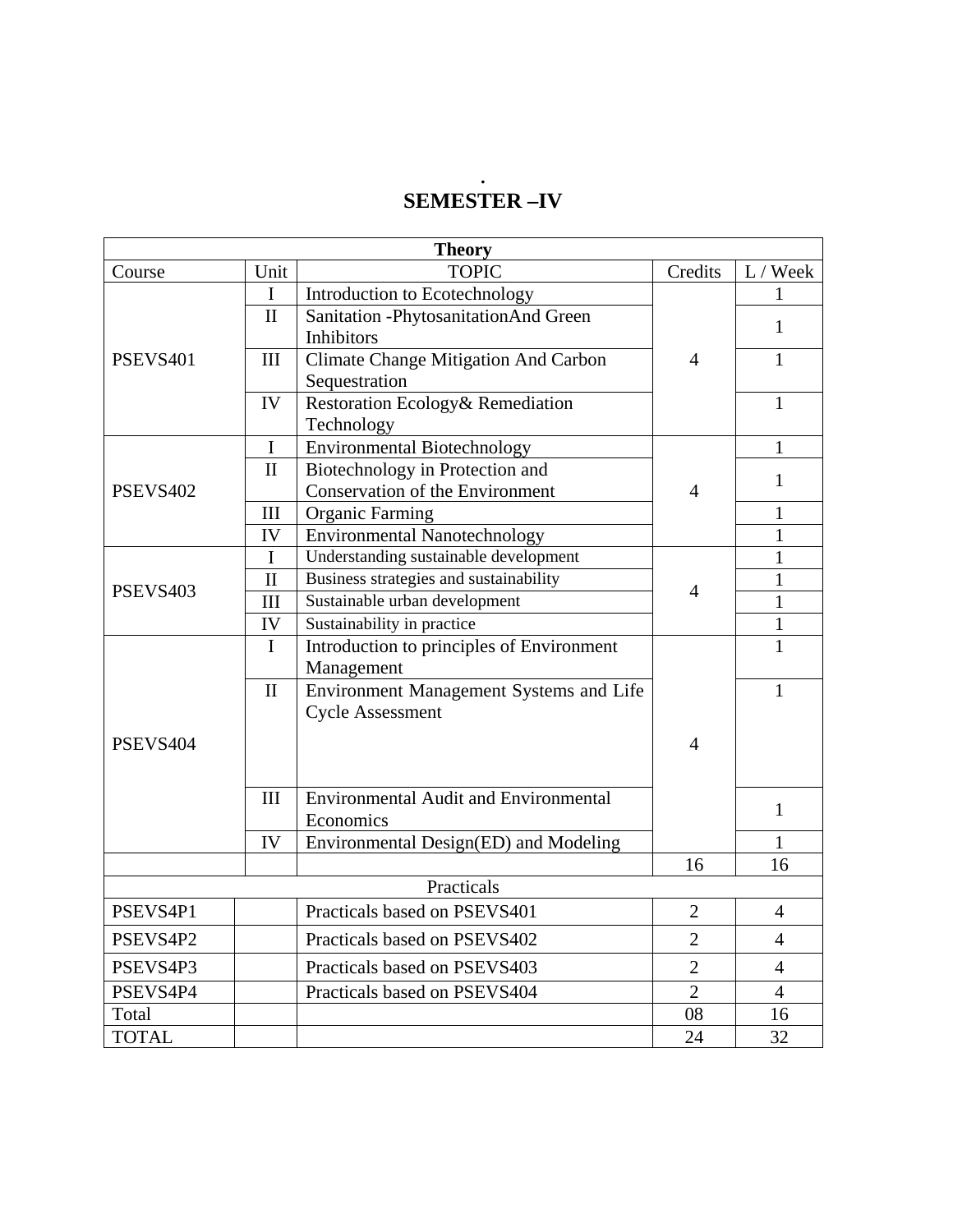#### **Semester -III**

PSEVS 301: Advanced Pollution Control Technology

PSEVS 302: Instrumentation and Biostatistics

PSEVS 303: Environmental Toxicology

PSEVS 304: Industrial Hygiene and Chemical Safety

#### **Semester -IV**

PSEVS 401: Eco Technology

PSEVS 402: Environmental Biotechnology and Nanotechnology

PSEVS 403: Sustainable Management

PSEVS 404: Environmental Management

# **SEMESTER -III**

# **PSEVS 301**

# **Advanced Pollution Control Technology**

#### **Unit I: Water and Wastewater Pollution Control 15 L (1 Credit)**

- General scheme for the treatment of water for drinking purpose.
- WaterTreatment:UV,  $H_2O_2$  Ozonization, chemical precipitation, disinfection, adsorption, softening, desalinization / demineralization, membrane processes.
- Biological treatment processes for wastewater- **aerobic processes**: Suspended floc type- the activated sludge processes. Extended aeration, Aerated lagoons, Waste stabilization ponds, rotating biological contact system, the trickling filter process. **Anaerobic processes**: Flow through systems and contactsystems. UASB reactors and modifications. Sludge types, treatment and disposal. Processing of sludges- conditioning, thickening, dewatering, drying, incineration and disposal.
- Concept of common effluent treatment plant (CETP) their importance and advantages, role in wastewater treatment. Unit processes involved. Effluent discharge standards, industry specific minimum and national standards.

#### Unit II: Air Pollution Control **15 L** (1 Credit)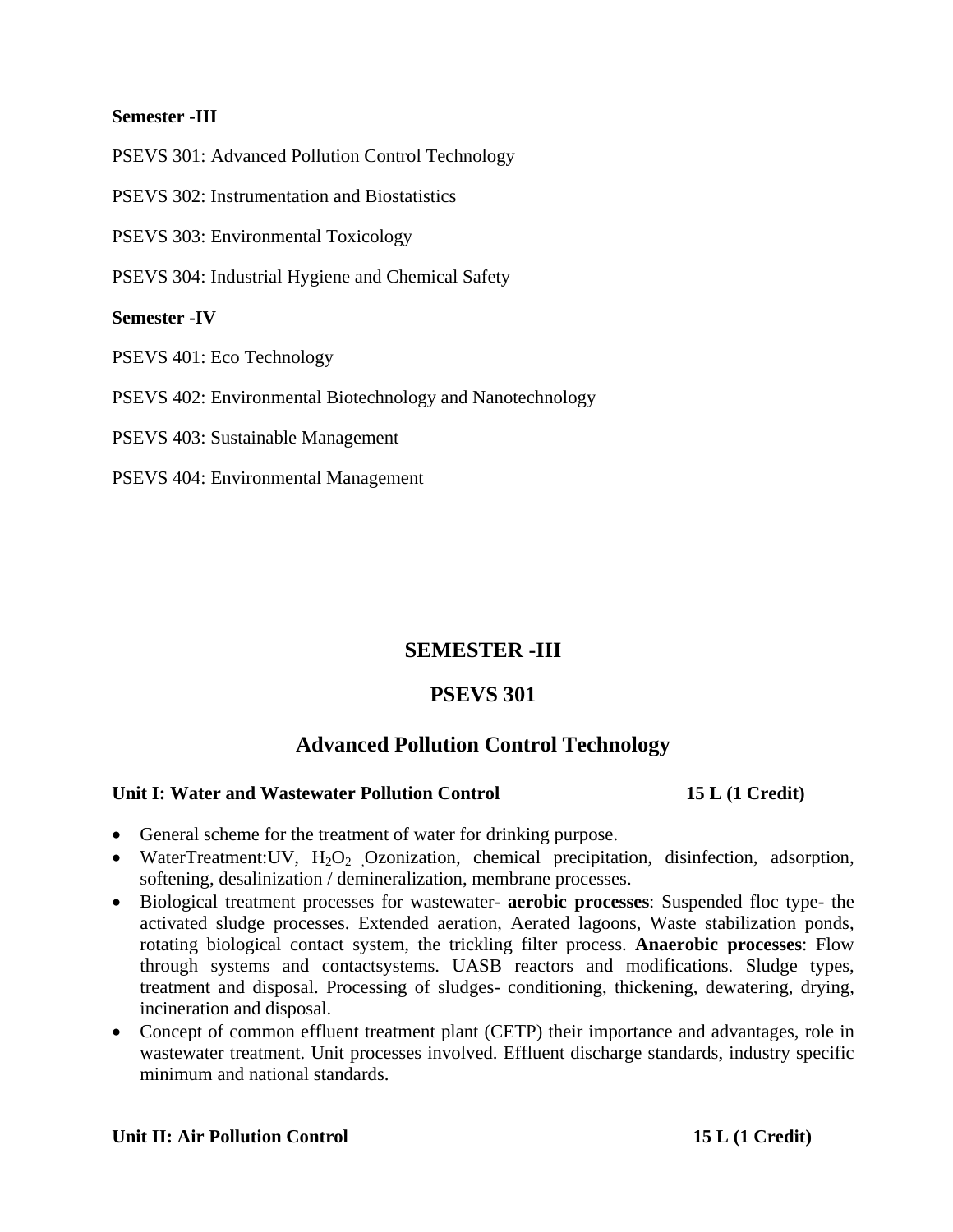- Treatment Processes for Particulate matter: Absorption in liquids by Scrubbers, adsorption on solids. Combustion: flaring, thermal incineration, catalytic oxidation.
- Treatment Processes for other gaseous pollutants: Odour, VOCs, oxides of sulphur and nitrogen emissions.
- Indoor air quality management, principles and control measures, steps for improving indoor air quality.
- Auto-exhausts, its components. Control of auto-exhausts emissions. Emission specific control options, use of after burners, engine modifications / tuning; importance of good maintenance and driving habits.

### **Unit III: Hazardous and Radioactive Waste Management 15 L (1 Credit)**

- Hazardous wastes:Sources and characteristics. Classification. Health and environmental effects. Safe storage, transport and treatment of. Stabilization and disposal Criteria for selection for secured and unsecured landfill disposal sites.
- Radioactive waste: sources, classification, health and safety aspects. Control and Management of radioactive wastes

### **Unit IV: Biomedical Waste and Electronic (E-Waste Management) 15 L (1 Credit)**

• Biomedical Waste: Definition, Sources of generation, categories, colour coding system for segregation, transportation specifications, treatment methods: Incineration, Microwave, Plasma Pyrolysis, Hydroclave etc. Treatment and disposal of Plastic waste, Treatment and disposal of metal sharps.Biomedical Waste (Handling and Management) Rules, 1998

• E-Waste: Sources of generation, categories, segregation, transportation, treatment methods: Plastic waste treatment and disposal. E-Waste (Handling and Management) Rules 2011

- **1.** Wastewater Treatment for Pollution Control: Soli J. Arceivala, Tata McGrawHill Publishing Company, New Delhi.
- **2.** Water Supply & Sanitary Engineering: G.S. Birdie
- **3.** Textbook of Water Supply & Sanitary Engineering: S.K. Husain
- **4.** Water Supply & Sanitary Engineering: R. C. Rangwala and S. C. Rangwala,Charotal Publishing House, Anand.
- **5.** Wastewater Treatment: M. N. Rao, A. K. Datta, IBH Publishing Company, NewDelhi.
- **6.** A Textbook of Sanitary Engineering: VinayakGharpure, Engineering BookPublishing Company, Pune.
- **7.** Water Pollution: V. P. Kudesia, PragatiPrakashan, Meerut.
- **8.** Environmental Problems and Solution: D.K. Asthana, S.Chand and Company,New Delhi.
- **9.** A Textbook of Environment: K. M. Agarwal and P.K. Sikdar, Macmillon IndiaLtd, Nagpur
- **10.** Environmental Chemistry : B.K. Sharma, and H. Kaur.
- **11.** Elements of Environmental Chemistry : H.V. Jadhav.
- **12.** Environmental Chemistry : S. K. Banerjee.
- **13.** A text book of Environmental Chemistry and Pollution Control : S.S.Dara.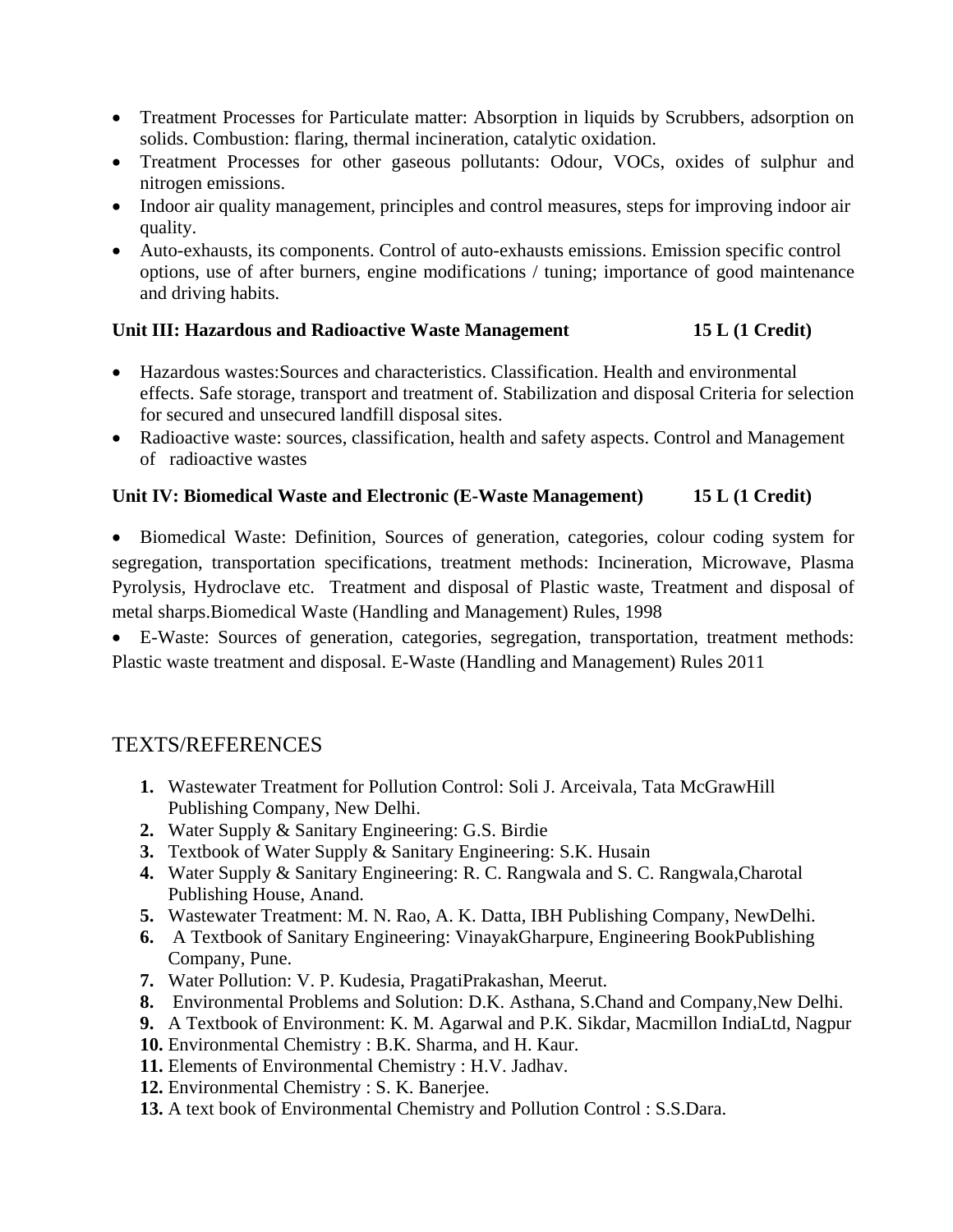# **SEMESTER -III**

# **PSEVS 302**

# **Instrumentation and Biostatistics**

#### Unit I: Environmental Monitoring and sampling 15 L (1 Credit)

- Concepts of environmental monitoring and its significance.
- Methods of physical characterization of samples.
- Sampling of air ,water and soil**:-** Protocol and methods of sampling, sampling devices, Preservation, storage and processing of air, water and soil samples

#### Unit II:Instrumental methods of environmental analysis- I 15 L (1 Credit)

- Conductometry, Potentiometry, Voltammetry :Theory, instrumentation and applications.
- Colorimetry and spectrophotometry: Electromagnetic radiation spectrum. Interaction of radiation with matter. Beer- Lambert's law, Flame photometry.
- Conventional microscopy and Scanning electron microscopy.
- Hyphenated techniques for analysis GC-MS, HPTLC, GC-AES. Electrophoresis: Theory , classification , instrumentation and applications.

#### Unit III:Instrumental methods of environmental analysis- II 15 L (1 Credit)

- Principle, instrumentation and environmental applications of Neutron Activation Analysis, X-Ray Fluorescence, X-Ray Diffraction, Thermogravimetry.
- Continuous monitoring analysis fluorescent analyzer for  $SO_2$ , chemiluminescentanalyzer for NOx, NDIR for CO, Flow injection analyzer.

### **Unit IV:Statistical Aspects** 15 L (1 Credit)

- Collection, classification and tabulation of data. Essentials of good tabular form. Preparation of one-way and two-way frequency tables. Diagrammatic and graphical representation of data (data bar, pie, picot and histograms, frequency polygons), frequency curves and cumulative curves.
- Measures of central tendency and dispersion : mean. median, mode , range, standard and relative deviation,coefficient of variation, skewness, kurtosis confidence limits and confidence intervals and normal distribution curve, Analysis of variance one way and two way classification, probit analysis
- Accuracy, precision and errors: Classification, Minimisation of errors, Rejection of data . Z, t, F, and chi-square tests
- Correlation and Regression: Pearson's coefficient, Spearman's coefficient, regression lines and their use. Curve fitting.
- Probability: Exclusive and independent events, addition and multiplication theorems, dependent events and conditional probability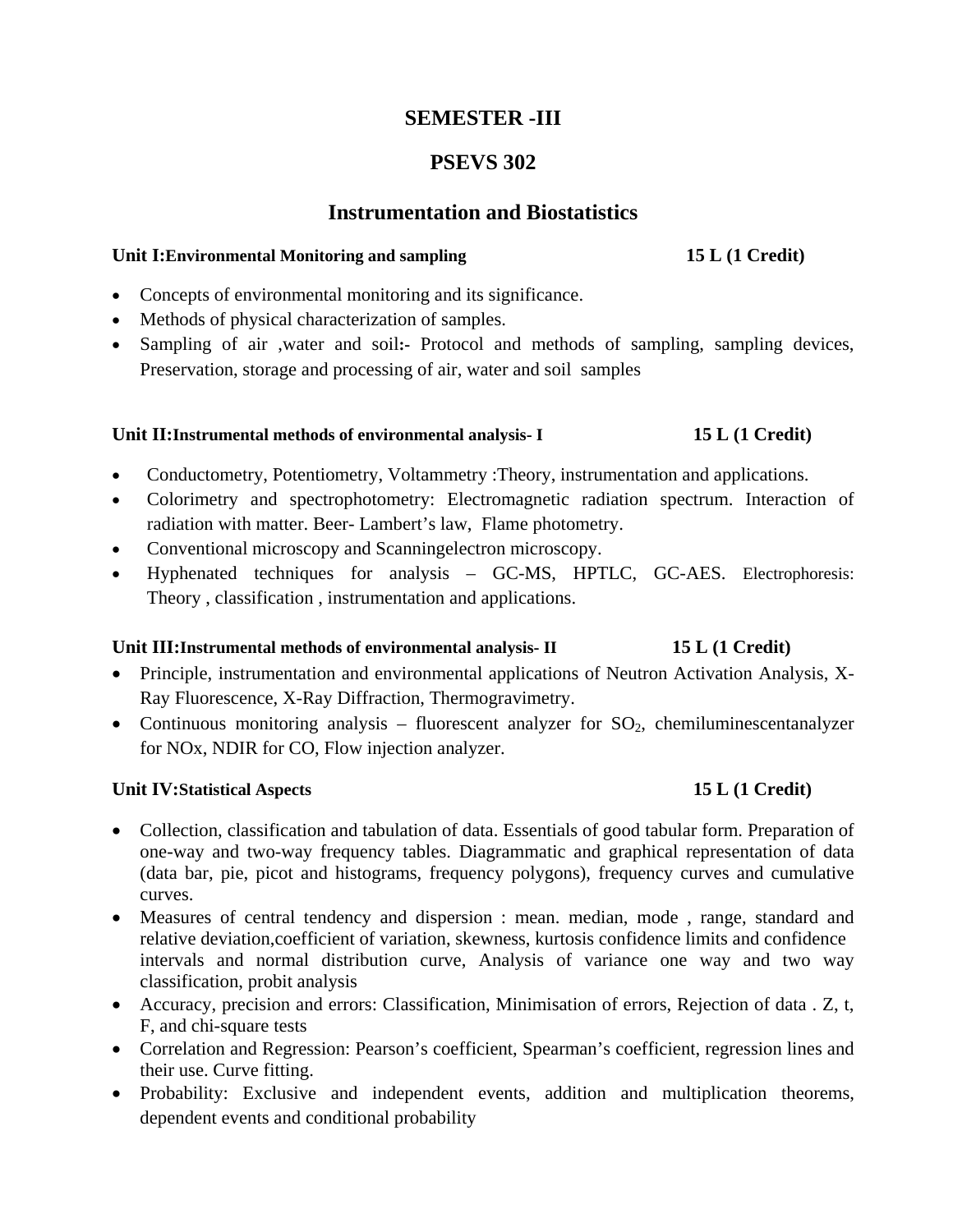# TEXTS/REFERENCES

- **1.** Fulekar, M. H. and BhawanaPathak "Bioinstrumentation" I K International Publication, New Delhi, 2013.
- **2.** Willard. H., Merritt, L., Dean, D.A. and Settle F.A., 'Instrumental Methods of Analysis', 7th edition, Wordsworth, New York, 1998.
- **3.** Galen. W. Ewing, 'Instrumental Methods of Chemical Analysis 5th edition, McGraw Hill, New York., 1995.
- **4.** Roger Reeve,Introduction to Environmental Analysis, John Wiley & Sons Ltd,2002
- **5.** Fundamentals of Analytical chemistry, D.A. Skoog, D.M. West and F.J.Holler, Harcourt Asia PTE. Ltd., 7th edition, New Delhi,2001.
- **6.** APHA standard methods for Water and Wastewater Examination, 20th Edition, Washington,1998.

# **SEMESTER -III**

# **PSEVS 303**

# **Environmental Toxicology**

### Unit I: Basic concepts of Eco-toxicology 15 L (1 Credit)

- Introduction to ecotoxicology, Principles of toxicology, scope of toxicology.
- Types of toxicsubstances degradable and non-degradable. Factors influencing toxicity, drug toxicity.
- Biochemical basis toxicity mechanism of toxicity and receptor mediated events, acute and chronic toxicity.
- Sigmoid relationships, Corollary of toxicology. Influence of ecological factors on the effects of toxicity.

### Unit II: Toxicants in the Environment 15 L (1 Credit)

- Toxic substances in the environment, their sources and entryroutes.
- Transport of toxicants by air and water: Transport through food chain bioaccumulation and biomagnificationof toxic materials in food chain.
- Toxicology of major pesticides- biotransformation, biomonitoring, programs and parameters ofbiomonitoring, concept of bioindictor, bioindicator groups and examples.
- Environmental impacts of pesticides:Physiological and metabolic effects on flora andfauna.

#### Unit III: Evaluation of toxicity 15 L (1 Credit)

- Methods used to assess toxicity classification of toxic materials.
- Concepts of Bioassay- types, characteristics. Importance and significance of bioassay,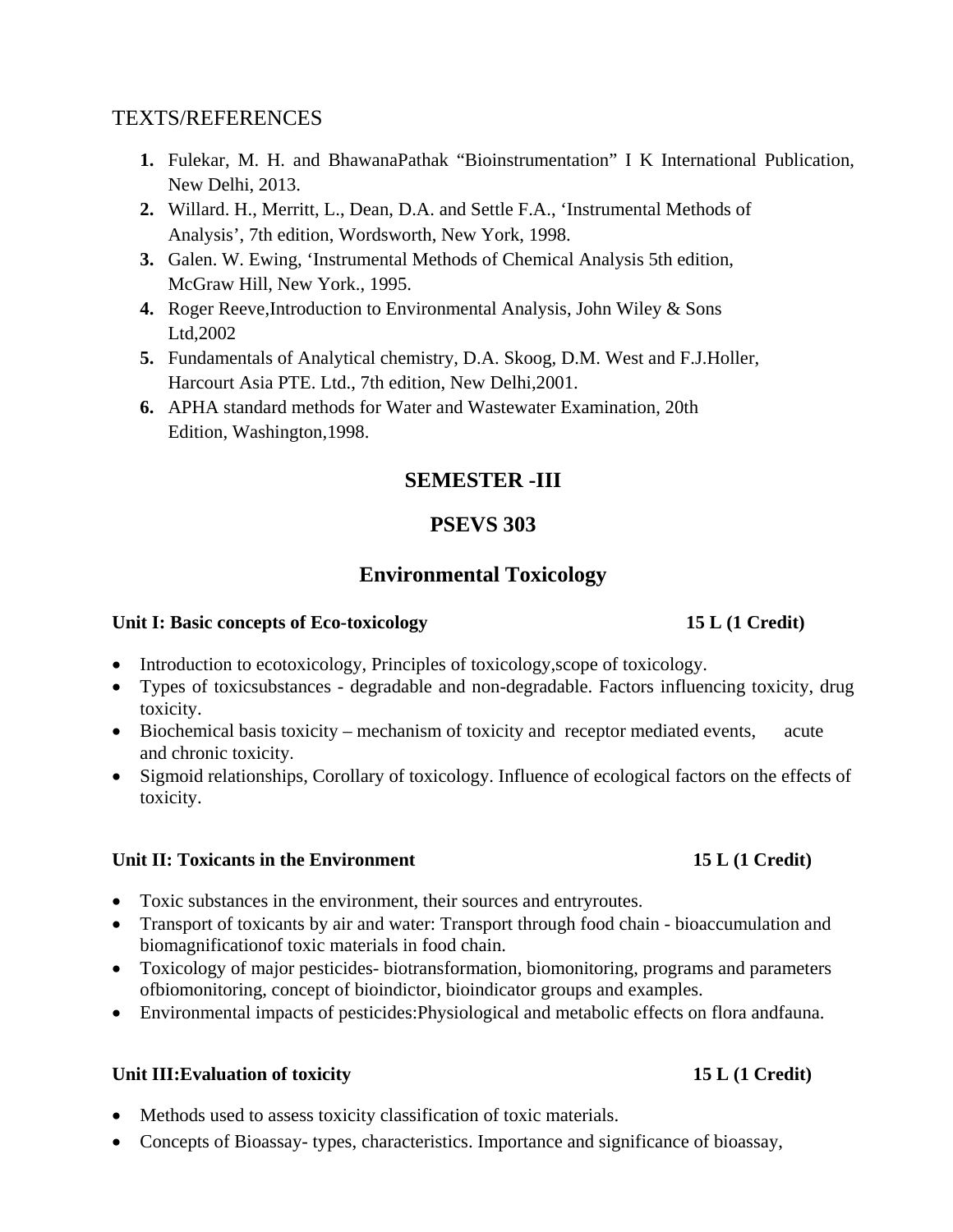Microbial bioassay for toxicity testing, Bioassay test models and classification.

- Threshold limit value, LC50 LD50. Toxicity Testing, Concept of Dosimetry: lethal, sub-lethal & chronic tests
- Dose response curves

### Unit IV: Organ toxicity **15 L (1 Credit) 15 L (1 Credit)**

- Hepatotoxicity: Common examples of hepatotoxicants, injuries caused to liver
- Nepherotoxicity: Common examples of nepherotoxicants, injuries caused to kidney
- Pulmonary toxicity: Common examples of pulmonary toxicants, injuries caused to lungs.
- Neurotoxicity: Common examples of neuro toxicants, injuries caused to nervous tissues.

- **1.** Principles of Environmental Toxicology: I. C. Shaw and J. Chadwick; Taylor&Francis ltd
- **2.** Basic Environmental Health (2001): AnnaleeYassi, TordKjellstom, Theo de Kok, Tee Guidotti
- **3.** Environmental Health : Monroe T. Morgan
- **4.** Handbook of Environmental Health and Safety principle and practices : H. Koren; Lewis Publishers
- **5.** Moore, G.S., 2002, Living with the Earth: concepts in Environmental Health Science <sup>nd</sup> (2 Ed.), Lewis publishers, Michigan
- **6.** Walker, C.H., Hopkin, S.P., Sibly, R.M., and Peakall, D.B. 2001. Principles of Ecotoxicology. 2 nd Ed. Taylor & Francis, London.
- **7.** Environmental biology and Toxicology, by Sharma P.D. Rastogi and Lamporary., 1994.
- **8.** Environmental pollution and Toxicology by MeeraAsthana and Astana D.K., Alka printers, 1990. 3. Toxicology, by A.Sood, Sarup and sons New Delhi, 1999
- **9.** Text book of Preventive and Social Medicine, by Park J.E. and Park K., Banosidas Bharat Publishers, Jabalpur, 1985
- **10.** Environmental Epidemiology, by AnisaBasheer, Rawat Publication Jaipur, New Delhi 1995.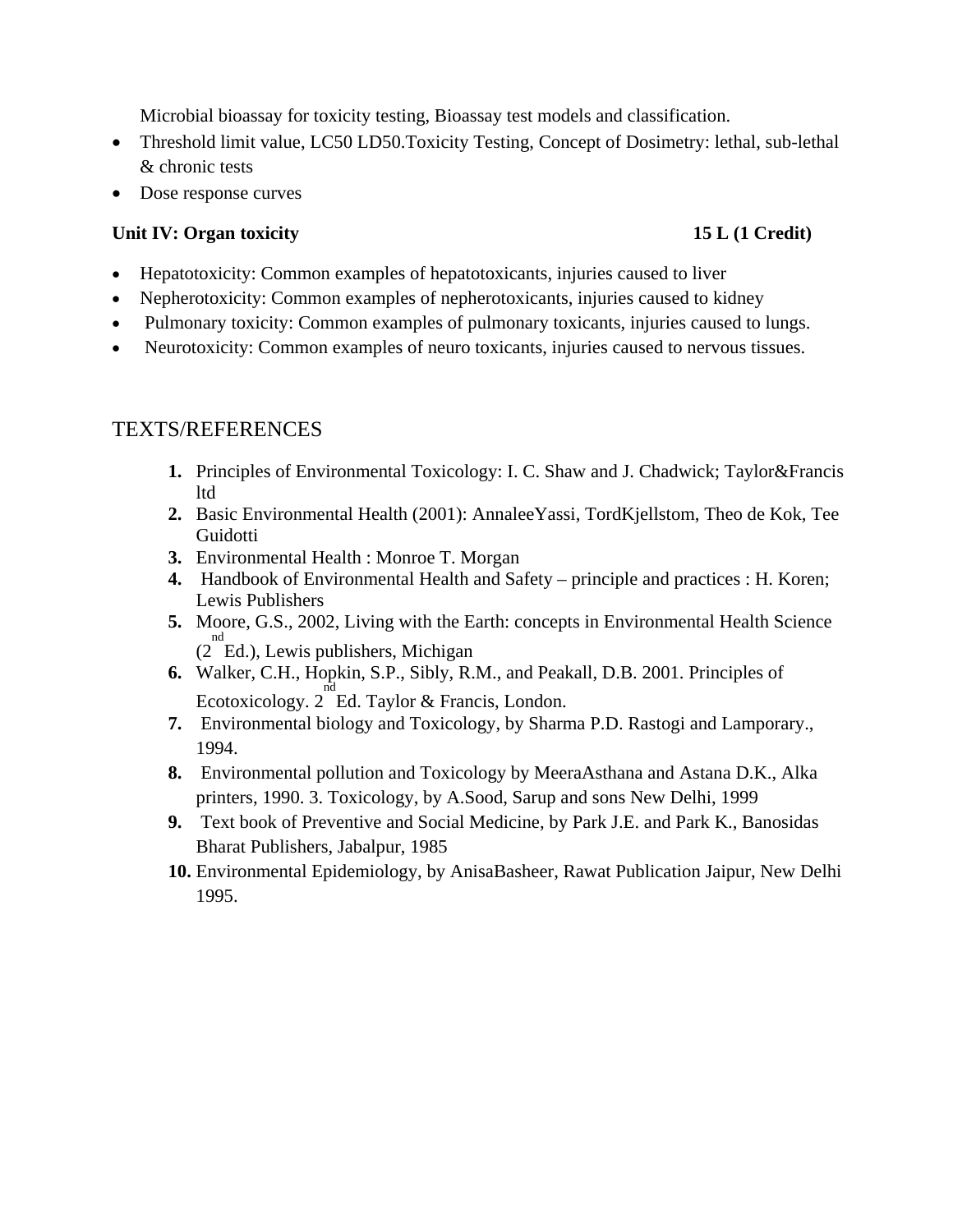## **SEMESTER -III**

### **PSEVS304**

# **Industrial Hygiene and Chemical Safety**

#### Unit I: Industrial Hygiene 15 L (1 Credit)

#### • Introduction, definition, scope, significance and applications.

- Occupational environmental stresses i.e Physical, stresses Noise, vibration, illumination, ventilation, heat stresses, Chemical stresses: Toxic chemicals, hazardous chemicals. Flammable chemical, explosive chemicals. etc. Inhalation and ingestion risks.
- Airborne Chemicals: Dust or aerosols (respirable and non respirable, inhalable and total dust), gases, fumes, vapours, mist and smoke.
- Concept of threshold limiting values (concentration), TLVs, time weighted averages (TWAs), short term exposure limits (STELs), minimal national standards(MINAS), International and national regulatory agencies like ACGIH, OSHA.

#### Unit II: Industrial Work Environment 15 L (1 Credit)

# • Monitoring of Work Environment:Identification of contaminants. Sampling strategies: monitoring methods / protocol on procedures. Sampling of airborne contaminants, viz dust, gases, fumes, vapours, mists etc in work place environment and analysis methods for quantification – Instrumental and manual methods.

- Notifiable Diseases: Pneumoconiosis, Silicosis, Asbestosis, Bagassosis, Byssiniosis.
- Work environment control measures: Substitution, isolation, ventilation, local exhaust system and engineering control methods.
- House keeping and maintenance. Modification of the processes and operation. Process and product specific control measures. Report writing

#### Unit III: Disaster Management and Risk Assessment 15 L (1 Credit)

- Introduction , definitions, Natural Hazards, nature, causes impacts and occurrences. Earthquakes, volcanic activity, landslides, cyclones, floods, draughts, forest fires; their Mitigation.
- Industrial and technological hazards; types and causes of industrial accidents: fire, explosion, toxic release and dispersion.
- Disaster management: Components of disaster management plan on-site and off-site emergency plans.
- Technical hazards control system- incident reduction, incident management Techniques of hazards assessment: PHA, HAZOP, HAZAN, MCAA

#### **Unit IV: Safety 15 L (1 Credit)**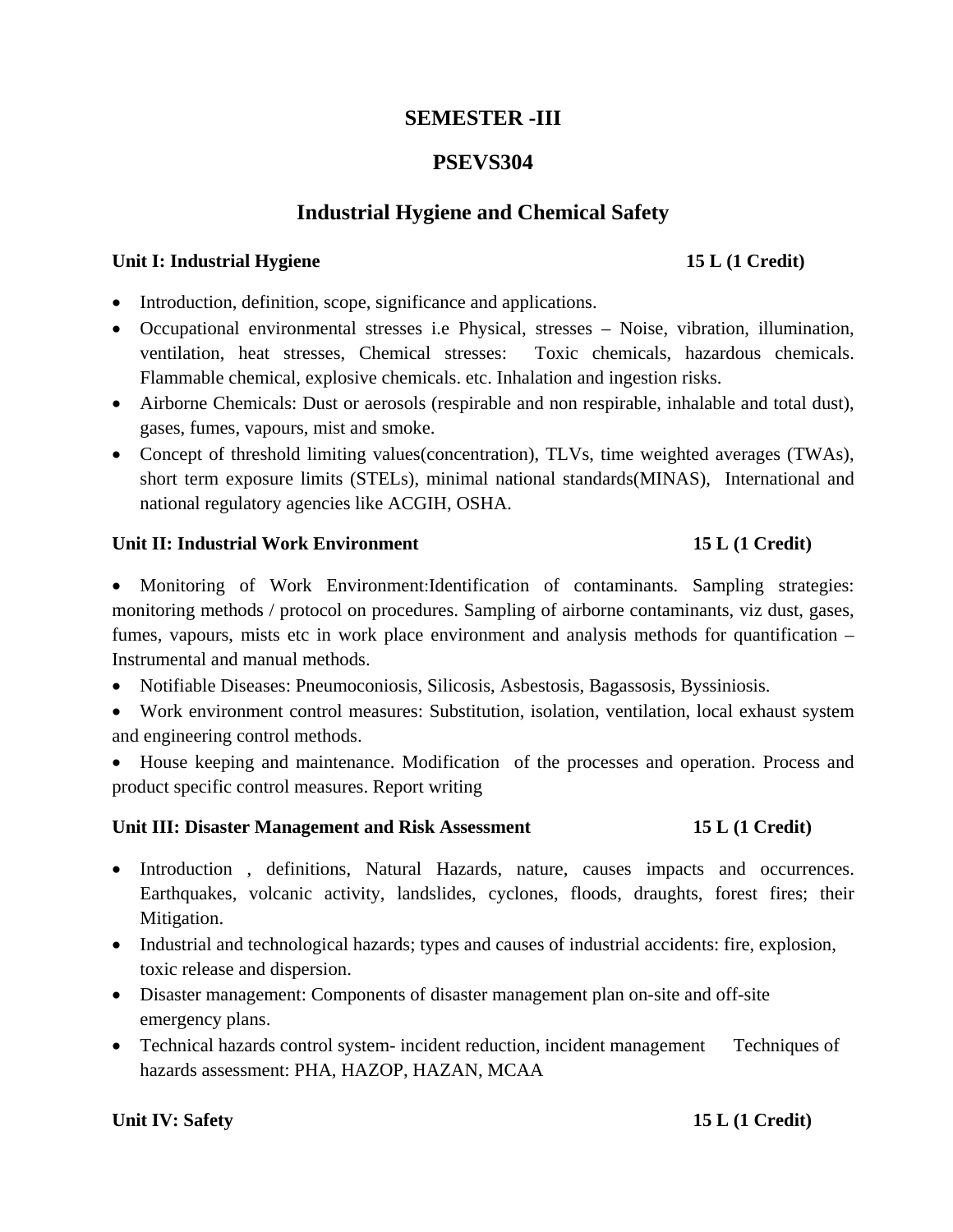- Precautions in the processes and operations involving explosives, flammables, toxic substances, dusts, vapours, cloud formation and combating.
- Safety precautions for transportation for hazardous chemicals. Handling and storage of hazardous chemicals. Safety in pipelines and co33lour coding.
- Risk assessment and on site and off site emergency planning. Safety audit in chemical industry. Accidents and unusual occurrences reporting .
- Respiratory personal protective equipment (RPPE) & non respiratory personal protecti equipment (NRPPE): head protection , ear protection , face and eye protection , hand protection, foot protection and body protection. Quality control of protective equipments.

- 1. Industrial Hygiene & Chemical Safety M.H.Fulekar: I. K.International Publishing House, New Delhi.
- 2. Industrial Hygiene Reference And Study Guide- Allan K. Fleeger, Dean Lillquist, AIHA, 01-May-2006
- 3. Personal Protective Equipment -Guide to Ports/Dock Workers M.H.Fulekar : Government of India's Publication
- 4. Fundamentals of Industrial Hygiene-Barbara A. Plog, Patricia J. Quinlan, National Safety Council Press, 2002
- 5. Occupational safety management and engineering, Willie Hammer, Dennis Price, Prentice Hall, 2001
- 6. Industrial Safety and Health Management, C. Ray Asfahl, David W. Rieske, Prentice Hall, 31-Jul-2009
- 7. Fundamentals of Occupational Safety and Health, Mark A. Friend, James P. Kohn, Government Institutes, 16-Aug-2010
- 8. Handbook of occupational safety and health, Louis J. DiBerardinis, John Wiley, 1999
- 9. Occupational Hygiene. Blackwell Science, Harrington, J.M. & K. Gardiner. 1995, Oxford.
- 10. Industrial Hygiene Evaluation Methods. Micheal S. Bisesi. CRC Press, 28-Aug-2003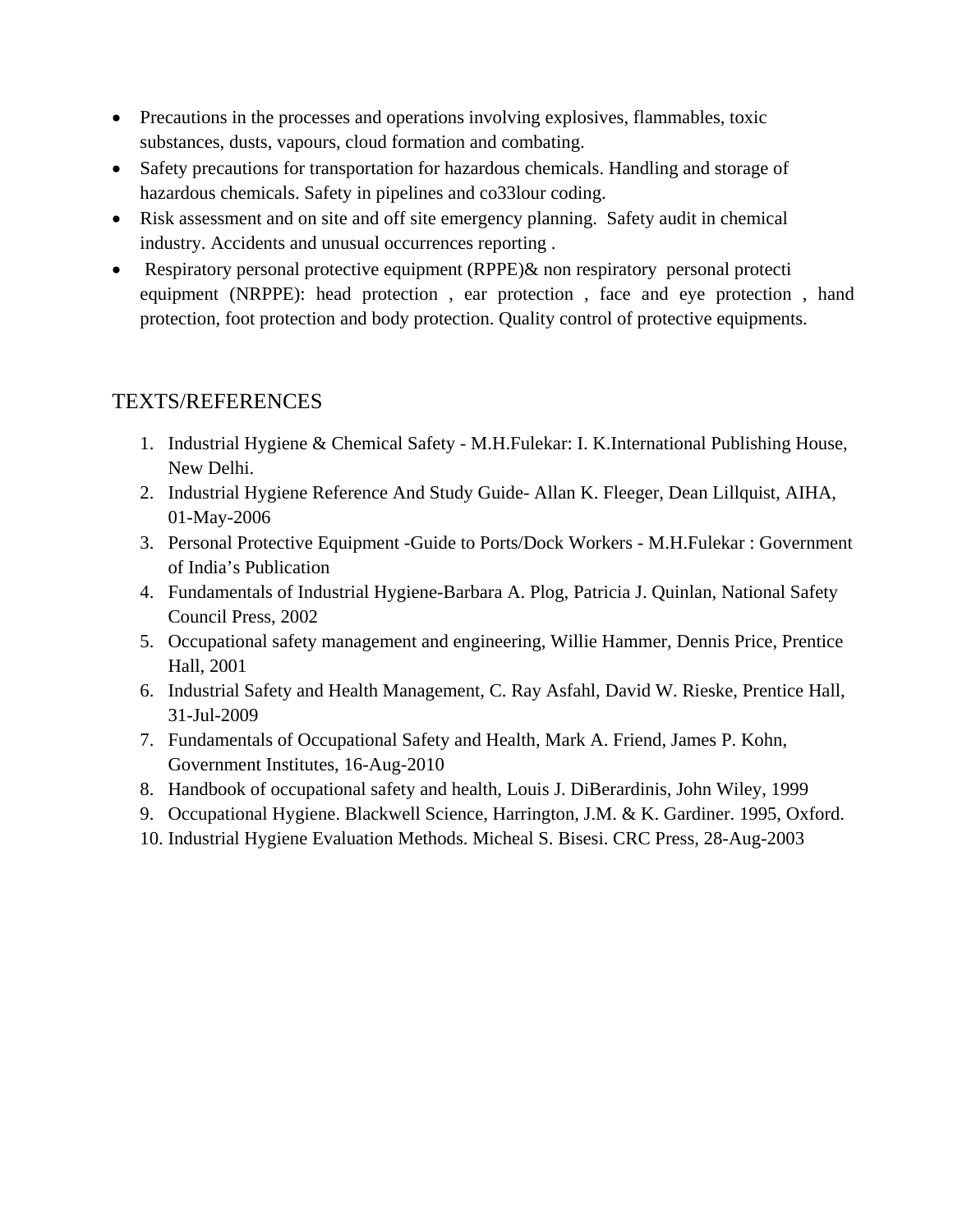# **PRACTICALS**

### **Semester -III**

#### PSEVSP301

### Advanced Pollution Control Technology

#### **A. Minor Experiments**

- 1. Determination of heavy metals (Fe/Cu) by spectrophotometric methods
- 2. Removal of suspended solids by sand filter method.
- 3. Detection/estimation of Cr (VI) in presence of Cr (III)
- 4. Estimation of mixed liquor suspended solids (MLSS)and Sludge Volume Index (SVI) in activated sludge.

### **B. Major Experiments**

- 1. Jar Test (removal of suspended solids by coagulation, e.g. use of alum).
- 2. Waste water analysis for pH, conductivity, TDS, DO, COD, BOD, alkalinity, chloride and hardness.
- **3.** Estimation of fluoride in waste samples by spectrophotometry.
- 4. Study of adsorption isotherm : Removal of Cr by activated charcoal.

# **PSEVSP302 Instrumentation and Biostatistics**

### **A. Minor Experiments**

- 1. Estimation of Chloride in water sample by conductometric titration.
- <sup>2.</sup> Estimation of Fe<sup> $+2$ </sup> by potentiometric titration.
- 3. Determination of mean, median, mode, geometric mean, range, quartile using a given data
- 4. Determination of standard deviation,variance, coefficient of variation, skewness, kurtosis using a given data

# **B. Major Experiments**

- 1. Separation of proteins using Polyacrylamide Gel Electrophoresis.
- 2. Determination Pesticides in soil/plants by GC-MS.
- 3. Analysis of a given data by t- test/ f test,
- 4. Analysis of a given data by z test /Annova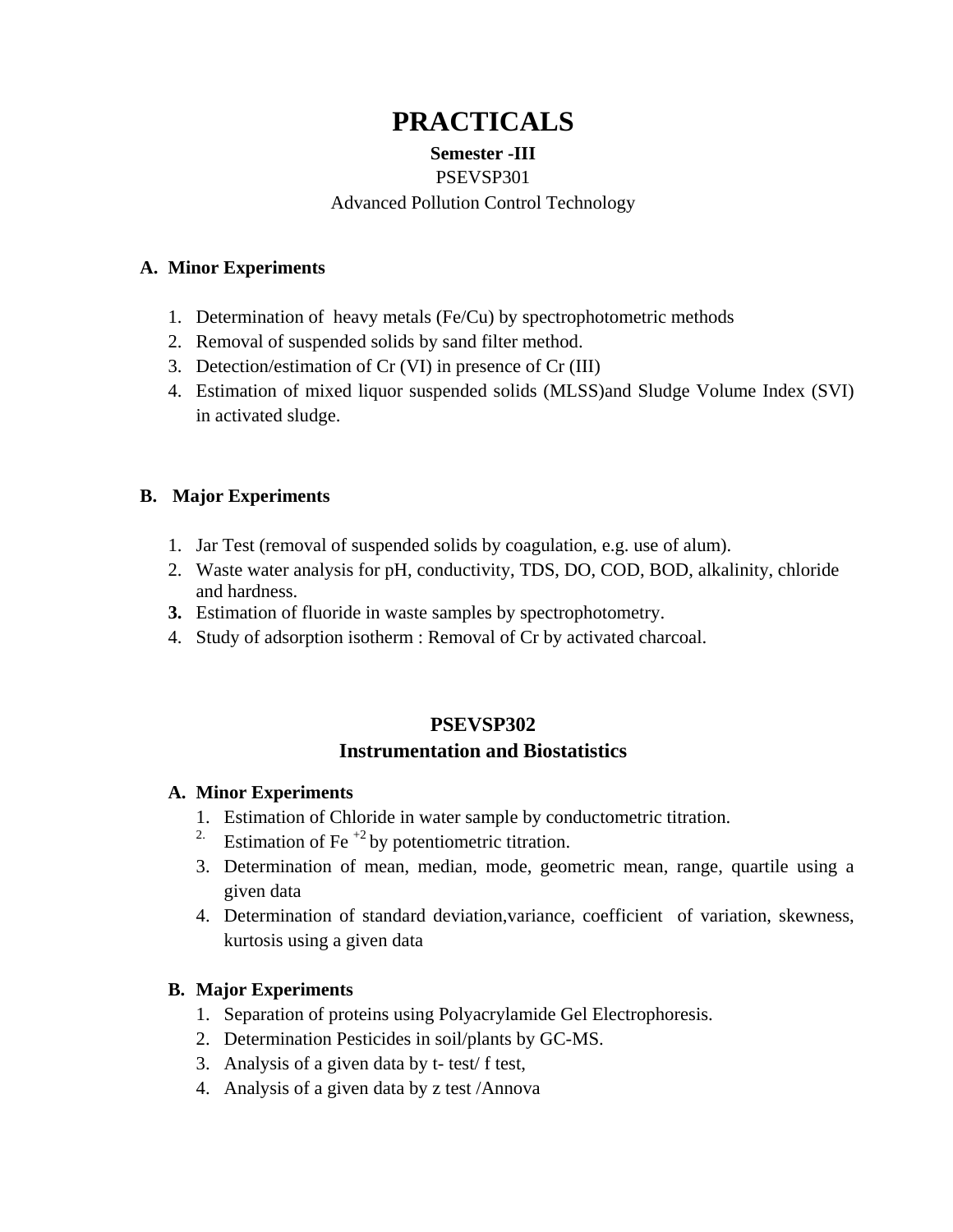## **PSEVSP303**

### **Environmental Toxicology**

#### **A. Minor Experiments**

- 1. Study of instruments and equipment used in the MicrobiologyLaboratory.
- 2. Enrichment and Isolation of anaerobic bacteria
- 3. Isolation and Enumeration of microorganisms from soil
- 4. Effect of Heavy Metal toxicants on the behaviour pattern of earthworm

#### **1. Major Experiments**

- 1. Effect of effluents containing heavy metals on germination of groundnut.
- 2. Determination of LC50.
- 3. Effect of different concentrations of any 2 heavy metals on growth of microorganisms
- 4. Estimation of any toxicant by agar diffusion assay.

## **PSEVSP304 Industrial Hygiene and Chemical Safety**

### **A. Minor Experiments**

- 1. Preparation of Material Safety Data Sheet for some common chemicals.
- 2. To neutralize the given sample using NaOH /  $HCL/CaCO<sub>3</sub>$
- 3. Determination of  $CO<sub>2</sub>$  from the atmosphere by volumetric method in a workplace Environment.
- 4. Estimate Noise Levels and Determine  $L_{10}$ ,  $L_{50}$ ,  $L_{90}$  by histogram method.

### **B. Major Experiments**

- 1. Air sampling of gases (sulphur dioxide, nitrogen dioxide, carbon disulphide, carbon monoxide etc.) and analysis by UV-Visible spectrophotometer.
- 2. Estimation of sulphur in coal and calculation of release of  $SO<sub>2</sub>$  on combustion of per ton of coal.
- 3. Enlisting the characteristics, advantages and disadvantages of PPE and NRPPE of any industry.
- 4. Preparation of DMP for nuclear power plant, petrochemical industry, fertilizer plant, hydropower station, chemical industry, thermal power plant, textile mill, metallurgical industry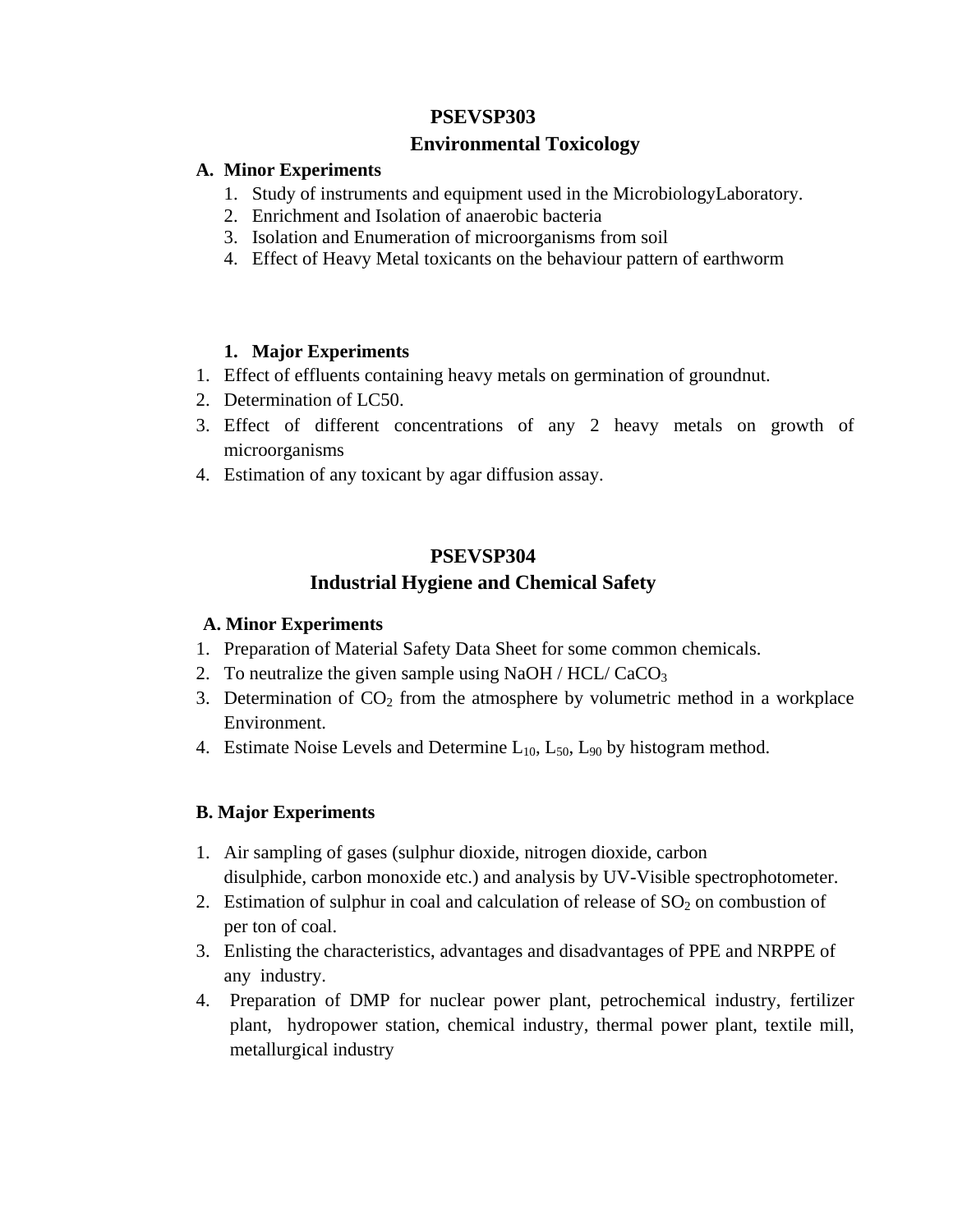# **SEMESTER -IV**

# **PSEVS401**

# **Eco Technology**

#### Unit I:INTRODUCTION TO ECOTECHNOLOGY **15 L** (1 Credit)

- Definition, Principles and Concept of Ecotechnology, Why Ecotechnology and Applications of Ecotechnology.
- Appropriate technology for rural environment: Gandhian philosophy: swadeshi movement, concept & definition, characteristic features of appropriate technologies, an account of various technologies developed for rural people- Biogas schemes for rural development, solar cells, solar cooker, solar heaters, smokeless chulas, Biogas stoves, community Biogas plant.

### **Unit II:Sanitation -PhytosanitationAnd Green Inhibitors 15 L (1 Credit)**

- Meaning, concept and importance of SPS, in reference to WTO-SRS Agreement, important phytosanitation technologies-HBPST,TDC,SPS committee-Who and What they do, the ten commandmentsof SPS agreement of WTO.
- Green inhibitors: Factors pertaining to metal samples, Inhibitors in use, Cooling systems, Processing with acid solutions, Corrosion ,Problems in oil industry, Corrosion inhibition in the mining industry, Atmospheric corrosion inhibition mechanisms, Standardized Environmental testing, Hybrid coating & corrosion inhibitors, Environmental green inhibitors, Industrial application of corrosion inhibition.

### **Unit III: Climate Change Mitigation And Carbon Sequestration 15 L (1 Credit)**

- Carbon related definitions C-pool, C-stock, C-Flux, C-sink, C-source, sequestration/uptake.
- A brief understanding of the Clean Development Mechanism (CDM) to combat CC, Developing C market for combating CC, how India can benefit from CDM projects,.
- Development of C-sequestration projects their modalities & procedures- reducing emissions from degradation and deforestation (REDD and REDD+),International efforts in combating global warming & CC.A brief understanding of UNFCCC (Kyotoprotocol)NATCOM, IPCC,CBD,UNCCD,world heritage conventions , UN forum on forests etc.

### **Unit IV:Restoration Ecology& Remediation Technology 15 L (1 Credit)**

- Definitions, aims and objectives, principles, concept & strategies (long tern vs short term), physical chemical & biological restoration, role of ecological principles in restoration, holistic approach in restoration.
- Greenness improvement & planting technologies, bamboo forest maintenance, biotopes, recycled water technology, soil & ground water contamination survey & cleaning technologies.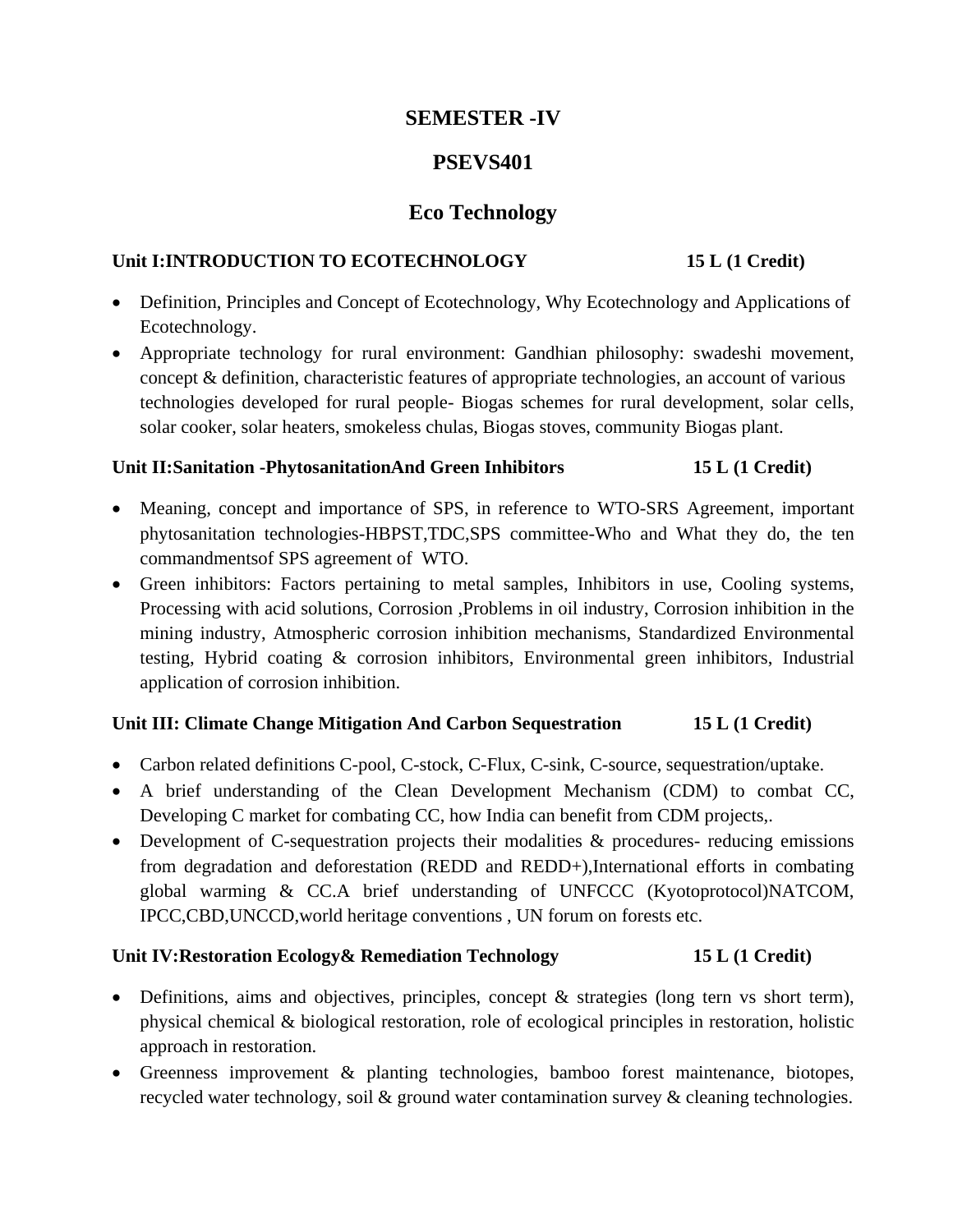# TEXTS/REFERENCES

- 1. Faegri, K.vanderpifl (1976). The principles of pollination ecology. $3<sup>rd</sup>$  Edition pergamon press, NY
- 2. Burroughs (2007). Climate Change: A multi disciplinary approach,  $2<sup>nd</sup>$  Edition, Cambridge, New York university press ISBN 9780521690331
- 3. Cunningham. Principles of Environmental Science.
- 4. Green Corrosion Inhibitors by V.S.Sastri

# **SEMESTER -IV**

# **PSEVS402**

# **Environmental Biotechnology and Nanotechnology**

#### Unit I: Environmental Biotechnology **15 L (1 Credit)**

- Basic Concept, Brief account of the structure and functions of DNA and RNA, Recombinant DNA Technology, Tools in rDNA Technology.
- Transgenic Plants, Insect Tolerant and Herbicide Tolerant Plants, Environmental Impact of Transgenic Plants, Genetically Modified Organism (GMOs) Impact on the Environment, Molecular Probes in Environmental Monitoring.
- Bioremediation Technology: Land Treatment, Surface Soil Contaminant Remediation: Case Studies, Slurry Bioreactor, Bioremediation of Metals.
- Phytoremediation- Approaches, Technical Considerations, Types of Phytoremediation, Factors influencing Phytoremediation, Uptake and Translocation, Enzymatic Transformation, Detoxification and Tolerance for Heavy Metals.

### **Unit II: Biotechnology in Protection and Conservation of the Environment 15 L (1 Credit)**

- Degradation of Xenobiotic compounds, Microbial degradation of surfactants, Biological Odorization, Bioleaching- *Thiobacillusferroxidant* in leaching,
- Metal recovery by Microbial Accumulation, Biosensors in Environmental Monitoring and Analysis, Biopolymers, Bioplastics
- Biocomposting; Aerobic composting methods such as Windrow, Static pile and In-vessel methods for composting, Preparation of Biocompost, Particle size, Carbon to Nitrogen ratio, Temperature, Aeration, pH Control, Anaerobic Composting Fermentation/Digestion: Role of Hydrolyzing Microbes, Acetogens and Methanogens, Marketing of Biocompost
- Vermicomposting: Introduction, Biology of Earthworm, Type/ Species of, Preparation of Worm Pit, Bedding Material, Addition of Worms, Sampling, Washing and Sieving Addition of Organic Waste, Harvesting the Final Product.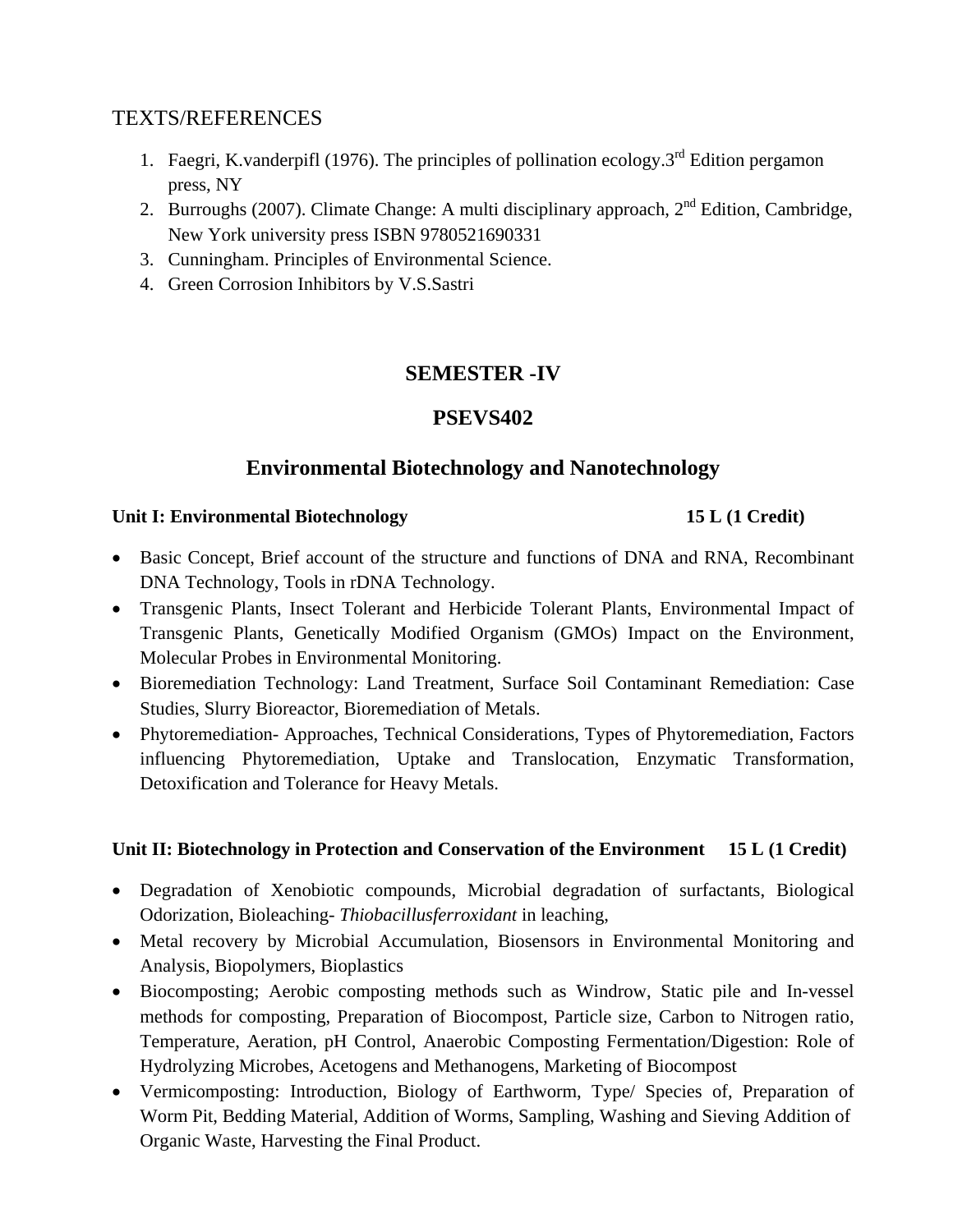#### Unit III: Organic Farming **15 L** (1 Credit)

- **Biopesticides**:Introduction,Biological Insecticides, Properties of *Bacillus thuringiensis*, Microbial Pesticides, Entomopathogenic Fungi or Viruses, Entomopathogenic Nematodes Biochemical Pesticides Plant-Incorporated Protectants (PIPs) like GM plants etc, Insect Pheromones and other Semiochemicals, Applications of Biopesticides.
- **Biofertilizers**:Classification, Nitrogen Fixation (Bacterial, with Blue Green Algae, VAM etc.), Symbiotic Nitrogen Fixers *Rhizobium sp.*, Non-symbiotic, Free Living Nitrogen Fixers *Azotobacter, Azospirillum* etc. BGA Inoculants *Azolla-Anabaena,,* Phosphate Solubilizing Microorganisms (PSM) *Bacillus Pseudomonas, PenicilliumAspergillus* etc. Mycorrhiza, Cellulolytic microorganisms and Organic fertilizers.

#### **Unit IV: Environmental Nanotechnology 15 L (1 Credit)**

- Nanotechnology and its Applications in Agriculture and Food Industry, Nanotechnology : Materials and Manufacture, Nanotechnology for Renewable Energy,
- Nanotechnology in the Environment, Nanotechnology-Risks for Health and Environment, Benefits for the Environment.
- Nanomaterials-Remediation, Nano Membranes, Nano Fibers, Nano Clays Adsorbents, Zeolites, Nano Catalysts, Carbon Nano tubes,
- Environmental Nano Remediation Technology- Thermal, Physico-Chemical, and Biological Methods, Nano Filtration for the Treatment of Wastes, Removal of Organics, Inorganics and Pathogens, Nanotechnology for Water Purification.

- 1. M.H.Fulekar (2010) Bioremediation technology recent advances, springer
- 2. *Environmental Biotechnology Theory and Application M.H.Fulekar: CRC Press and* Science Publisher, USA
- 3. M.H.Fulekar (2005) Environmental Biotechnology Oxford IBH Publishing cooperation
- 4. *Bioinformatics Application in Life & Environmental Sciences*  M.H.Fulekar: Springer Publisher
- 5. Environmental Biotechnology-Alan Scragg,Oxford University Press.
- 6. Environmental Biotechnology, A BiosystemsApproach,*Author(s):Daniel A. Vallero, PhD,*  ISBN: 978-0-12-375089-1,Copyright © 2010 Elsevier
- 7. Bruce Rittman, Perry L. McCarty. Environmental Biotechnology: Principles and Applications, 2nd Edition, McGraw-Hill, 2000.
- 8. Environmental Biotechnology: Basic Concepts and Applications . 2006,InduShekhar Thakur, I. K. International Pvt Ltd.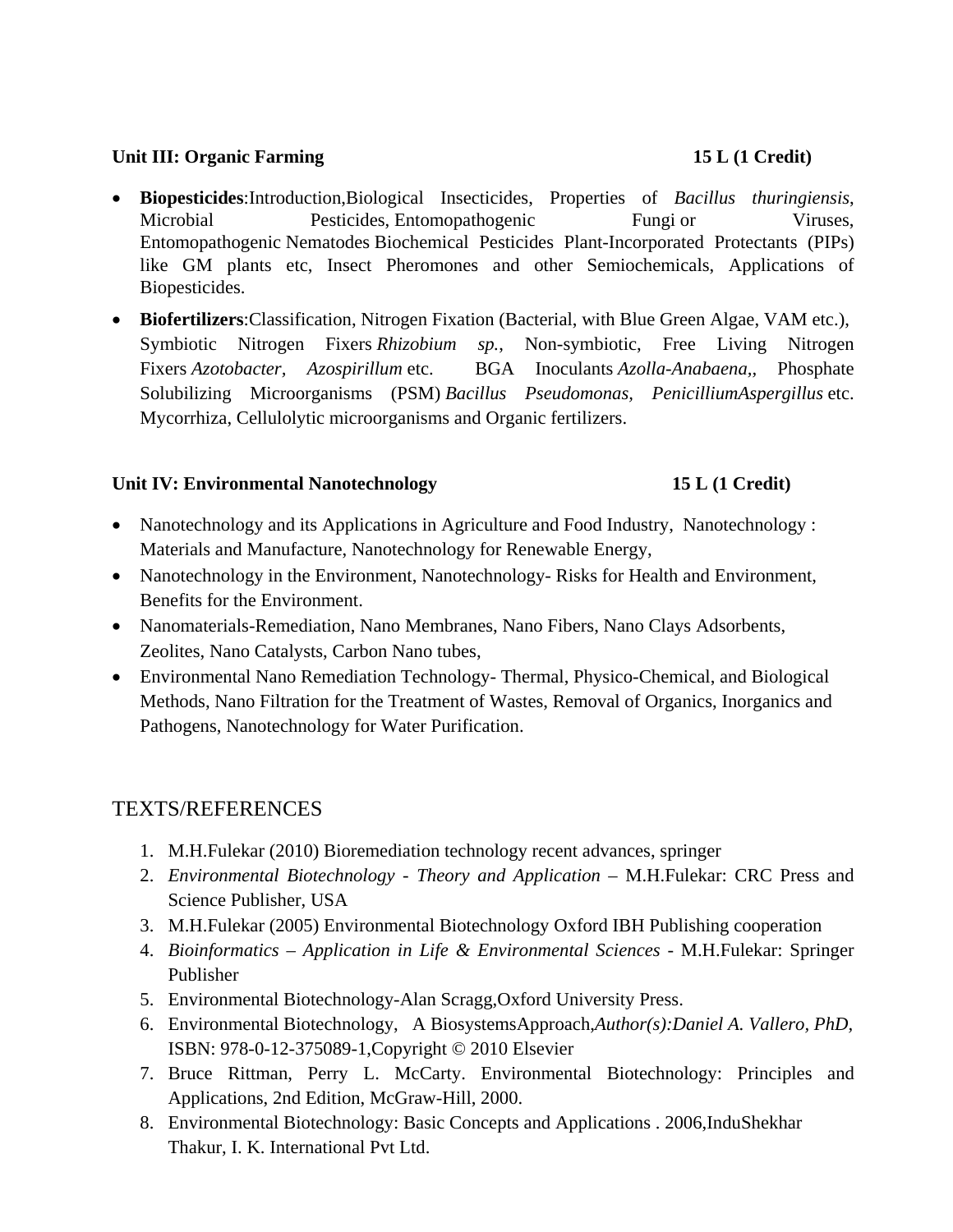- 9. N.P Cheremisinoff (1996) Biotechnology for Waste and Wastewater Treatment, William Andrew Publishing,New York
- 10. Raina M. Maier, Ian L. Pepper, Charles P. Gerba. Environmental Microbiology, Academic Press, 2000.

# **SEMESTER -IV**

# **PSEVS403**

# **Sustainable Management**

#### Unit I:Understanding sustainable development 15 L (1 Credit)

- Definition and dimensions of sustainability, The ecological footprint and carrying capacity
- Global challenges of sustainable development:Our common future report, Agenda 21 and Millenium Development Goals, Earth Charter , domains of sustainability-Economics, ecology, politics and culture.
- National Action Plan on Climate Change.
- National sustainable development strategies in India: Twenty point program of Govt. of India, Key programs introduced to increase agricultural productivity and profitability. Policies and programs relevant to sustainable development in India key legislations relative to sustainable development
- Strategies for promoting sustainable development-International Trade-TRIPS,IPR; finance, technology, Science and education
- Resistances to the concept and some alternative approaches, Important current issues and areas of debate in relation to sustainable development.

#### Unit II:Business strategies and sustainability **15 L (1 Credit) 15 L** (1 Credit)

- Business and sustainability-Concept of responsible business, CERES (coalition for environmentally responsible economics)principles and blended value.
- Principles of sustainable development in business planning and management
- Triple Bottom Line approach in sustainable business planning and development,
- Green Business profiles- The Body Shop, General Electric, Toyota etc.
- Indicators for sustainability: introduction to Nature's Living Planet Index developed by WWF, Happy Planet Index developed by New Economics Foundation, Gross domestic product, Human development index, Dow Jones sustainability index.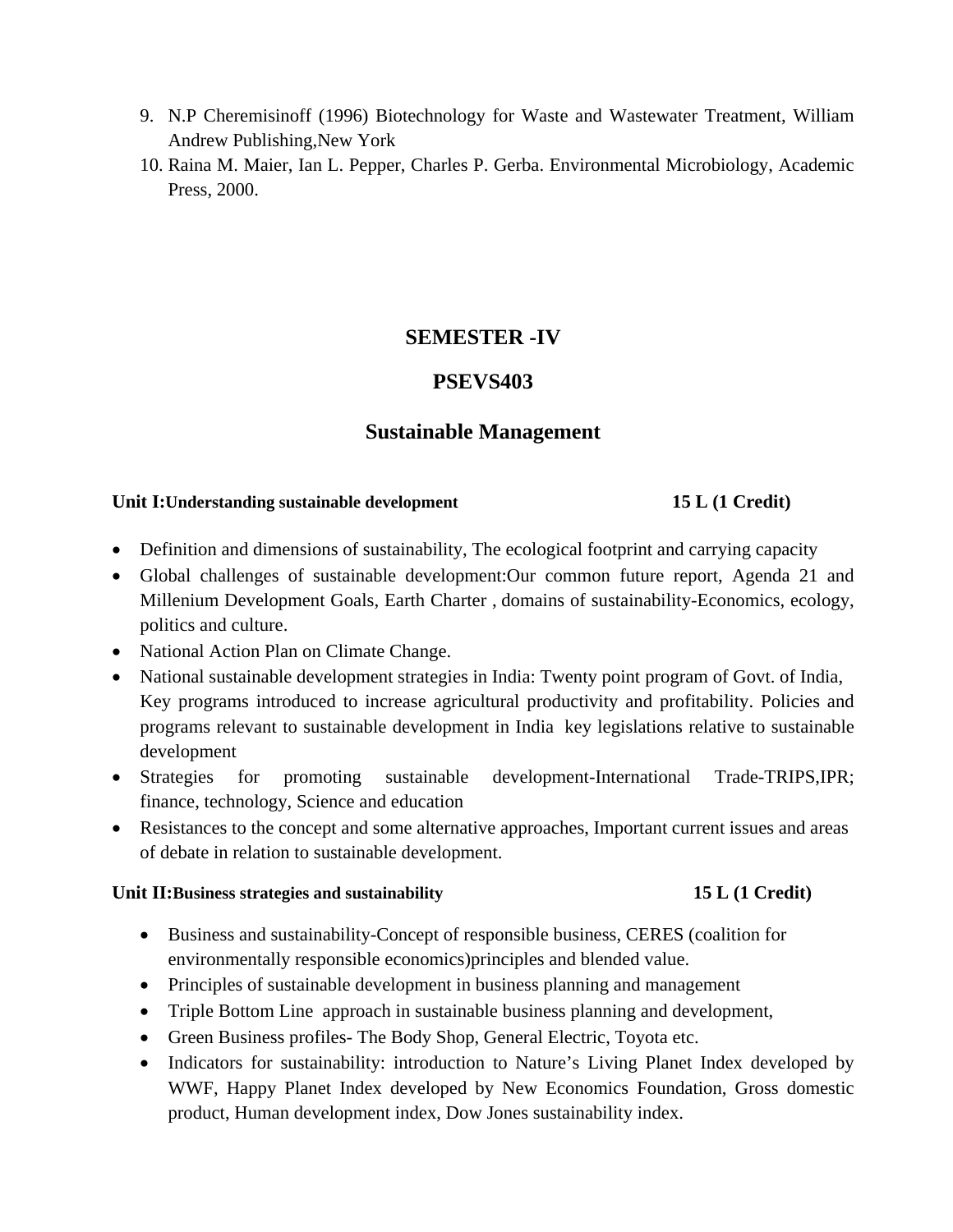• Sustainability reporting: Corporate social responsibility –Global reporting initiatives guidelines for sustainability reporting

### Unit III:Sustainable urban development 15 L (1 Credit)

- Urbanization and its impact on Environment, Rural and Urban planning for sustainable development
- Green city challenges-Ecological footprint, Principles of creating eco cities with two examples.
- Architecture- Eco industrial parks, Urban farming, Green roofs, Green Building-LEED certification, with two examples, walkable Urbanism, Xeriscaping,
- Transportation: improved public transport, car free cities, emphasis on proximity, zero emission transport, Diversity in modes of transportation
- Green city solutions bicycle city, car-free day campaign ,green belt, compact development, carpooling ,bus rapid transit, parks, greenways and open space, traffic calming

#### Unit IV:Sustainability in practice 15 L (1 Credit)

- Current environmental Issues in India, Narmada Dam, Tehri, Almetti Dam, waste land & their reclamation, desertification, water crises, wetland conservation.
- Watershed management: Definition, Concepts, principals and classification in watershed management.Rainfall and runoff, water balance approach, water budgeting, topographic surveying, water conservation and harvesting methods – importance and techniques, artificial recharge of groundwater
- NGOs characteristics and role of NGOs in sustainable development, Principles for NGOs, NGO-Community relations, NGO-Government relations , Some Indian NGOs working for saving environment

- 1. Our Common Future, Chapter 2: Towards Sustainable Development: *Report of the World Commission on Environment and Development*.
- 2. Edwards, Andres R., *The Sustainability Revolution: Portrait of a Paradigm Shift.* New Society Publishers, 2005.
- 3. Report of the Department for Policy Coordination and Sustainable Development (DPCSD), United Nations Division for Sustainable Development.
- 4. Sustainable development in India: Stocktaking in the run up to Rio+20: Report prepared by TERI for MoEF,2011.
- 5. World Resources Institute (1995) "Environmental Indicators: A Systematic Approach to Measuring & Reporting on Environmental Policy Performance in the Context of Sustainable Development", World Resources Institute, Washington, DC.
- 6. Adger, W.N., Brown, K., Fairbrass, J., Jordan, A., Paavola, J., Rosendo, S., Seyfang, G. (2003) Governance for sustainability: towards a 'thick' analysis of environmental decisionmaking. Environment and Planning A 35, 1095 –1110.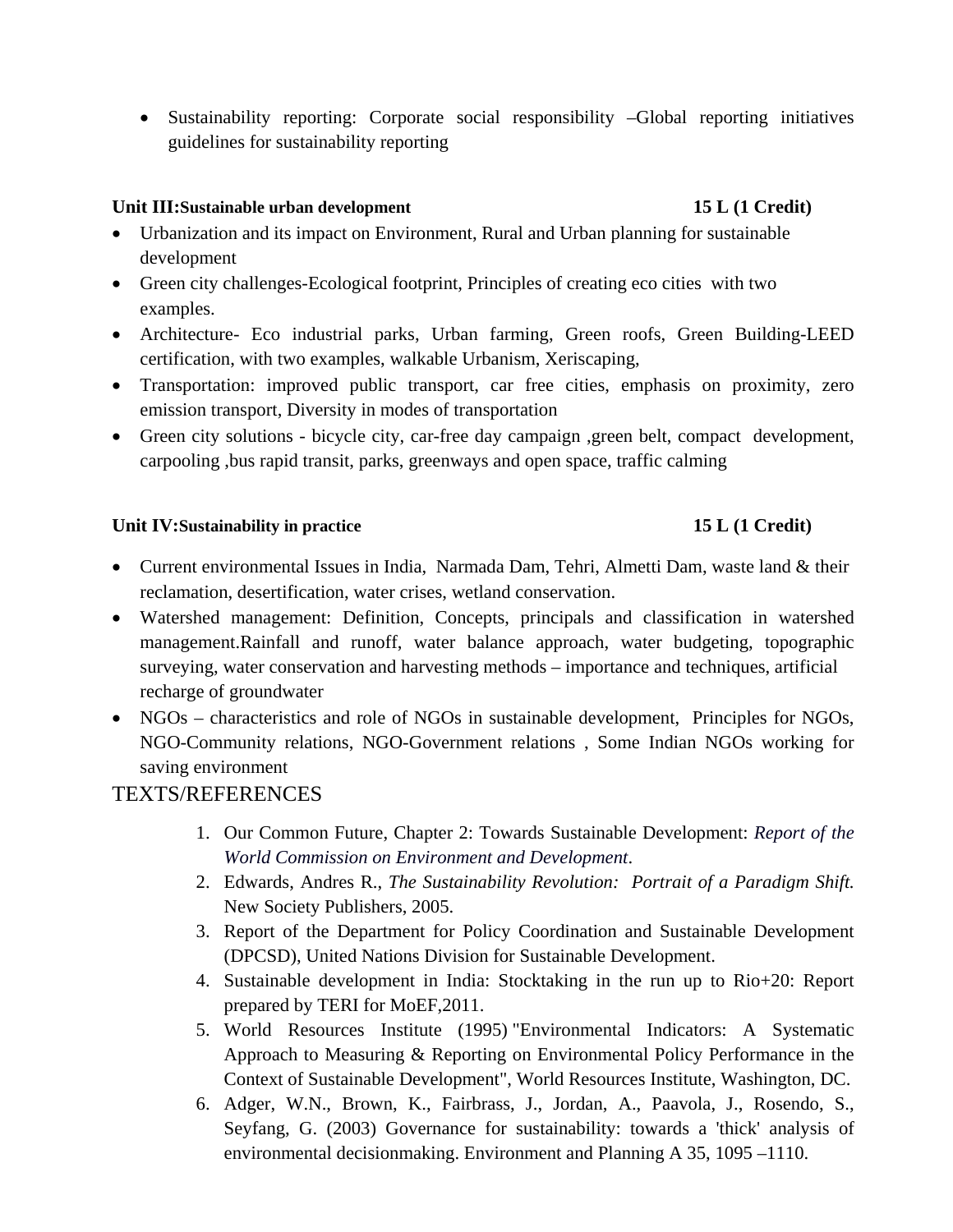- 7. Connelly, J. and Smith, G. (2003). Politics and the Environment: from theory to practice. Routledge, London.
- 8. Carter, N. (2001) The politics of the environment. Cambridge University Press: Cambridge
- 9. Leach, M., Scoones, I., Wynne, B. (2005) Science and Citizens: Globalization and the Challenge of Engagement.Zed books, London.
- 10. Pearce, D.W., Barbier, E. (2000) Blueprint for a sustainable economy. Earthscan, London.

# **SEMESTER -IV**

# **PSEVS404**

#### **Paper –ENVIRONMENTAL MANAGEMENT**

### Unit I: **Introduction to principles of Environment Management** 15L (1 Credit)

Resources and wealth-meaning, types of resources and its exploitation, Wealth-meaning, distinction between wealth and resources, optimum conversion of resources into wealth.Definition, Goals of Environment Management, significance of environmental management, scope of environmental management,Development and environmental linkages,Environmental concerns in India, Actions For Environmental ProtectionIndian initiatives- National committee on Environmental Planning and Coordination, The Tiwari committee, Department of Environment etc, Ministry of Environment & Forest,Changes in Environmental Management Practices, Introduction Environmental Management Tools

### Unit II: **Environment Management Systems and Life Cycle Assessment15L (1 Credit)**

International Organization for Standardization (ISO), Plan -Do-Check-Act Cycle, EMS Certification ,ISO 14000 series, ISO 14001, Difference between ISO 14000 and ISO 14001 Environmental Policy, Plannng, Implementation and Operation, Checking, Management Review, ,Benefits of ISO 14001 certification,Evolution of Life Cycle Assessment (LCA), Cradle to grave approach. Different applications of LCA.

Procedure for LCA: Defining goal and scope, preparation of life cycle inventory, assessment of environmental impact, Areas for Improvement and Interpretaion. Methods to assess impact using methods like ecoindicator-95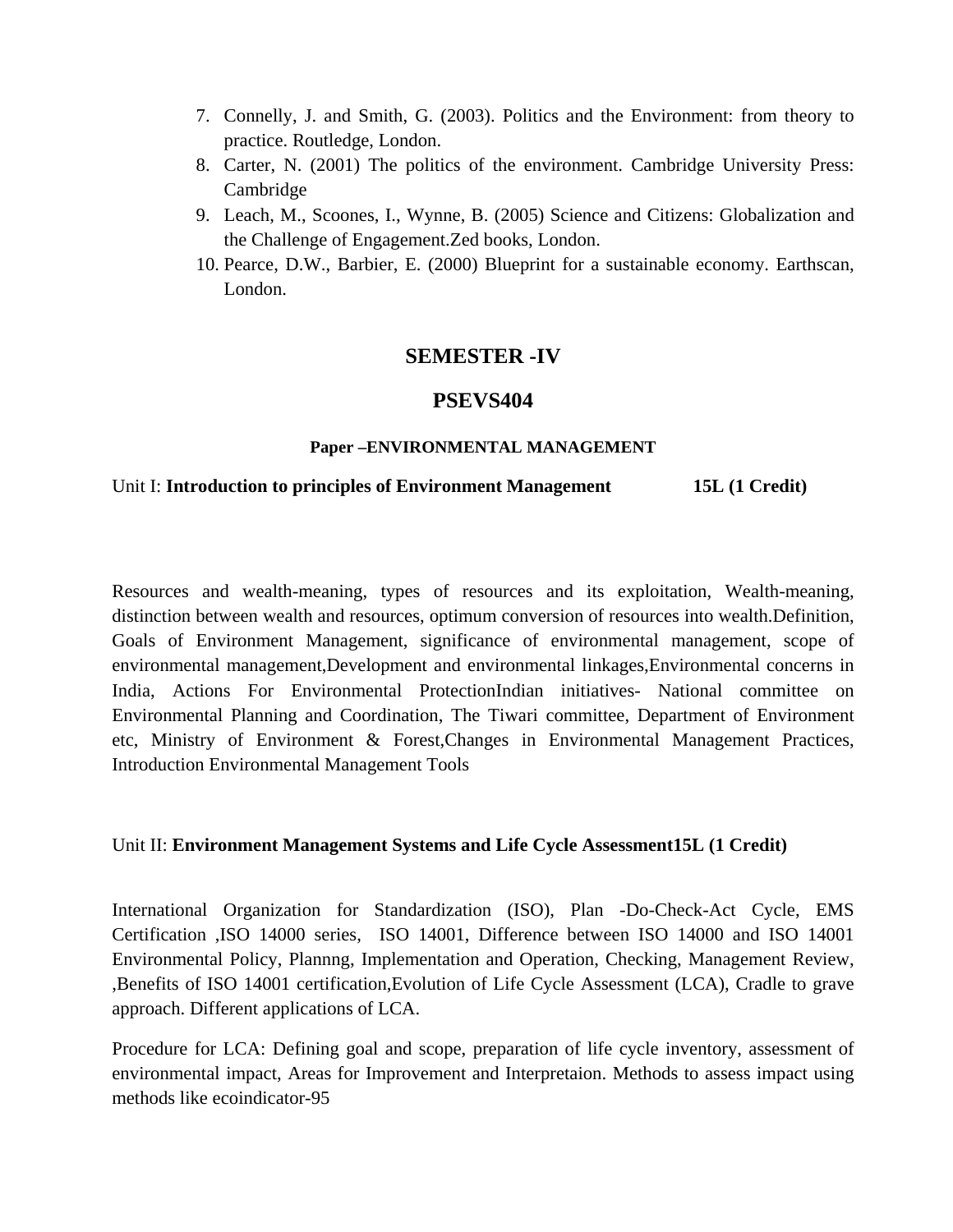### Unit III: **Environmental Audit and Environmental Economics15L (1 Credit)**

Introduction to environmental audit, Types of environmental audits: objectives- based and clientdriven types. General audit methodology and audit process: Introduction, the basic steps of an environmental audit program.Element of audit process, audit protocols (why, who, what and how).Waste audits and pollution prevention assessments, Waste minization audit examples. Site assessment and liability audit, Introduction to macro economics, microeconomics, environmental economics, difference between natural resource economics and environmental economics. Valuation of environment impacts: types of economic values, approach, valuation techniques, valuing environmental amenities. Environmental Costs and benefits analysis, examples of cost benefit analysis of technology or process,Introduction to Market based instruments and command control instrument for pollution control.

### Unit IV: **Environmental Design(ED) and Modeling15L (1 Credit)**

Environmental Design: Principles of Environmental Design (ED). Benefits of environmental design, ED of manufactured products, ED considerations in products life stages-DfE concepts, tools for ED of products, Examples of environmental design: Concept of Ecolabel. Cleaner Production Programmes, Leadership in Energy and Environmental Design certification programmes.

Introduction to Environmental Monitoring and Modeling, Definition of model, Need of modeling, water quality models-surface and ground water, Air Quality Models-Dispersion and receptor models

### TEXT / REFERENCES

- Vijay Kulkarni and T.V.Ramachandra, 2006. Environment Management, Common wealth of Learning, Canada, Centre for Ecological Sciences, Indian Institute of Science, Karnataka Environment ResearchFoundation.TERI press.
- Environmental Economics for Non-Economist, John Asafu-Adjaye,World scientific publishing Co Pvt Ltd, 1999
- Camborne D F, Environmental Life Cycle Analysis, Lewis Publishers, 1997
- Cattanach, R.E., Hodrieth J.M., Reinke D.P., Sibik L.K., Environmentally Conscious Manufacturing from Design to Production to Labelling and Recycling, National Centre for Manufacturing Sciences ( NCMS), Irwin Publications,1995
- Fundamental concepts of Environmental chemistry, 2009, G.S. Sodhi, Narosa Publishers
- Environment Management Systems-

http://www.iso.org/iso/home/standards/management-standards/iso14000.htm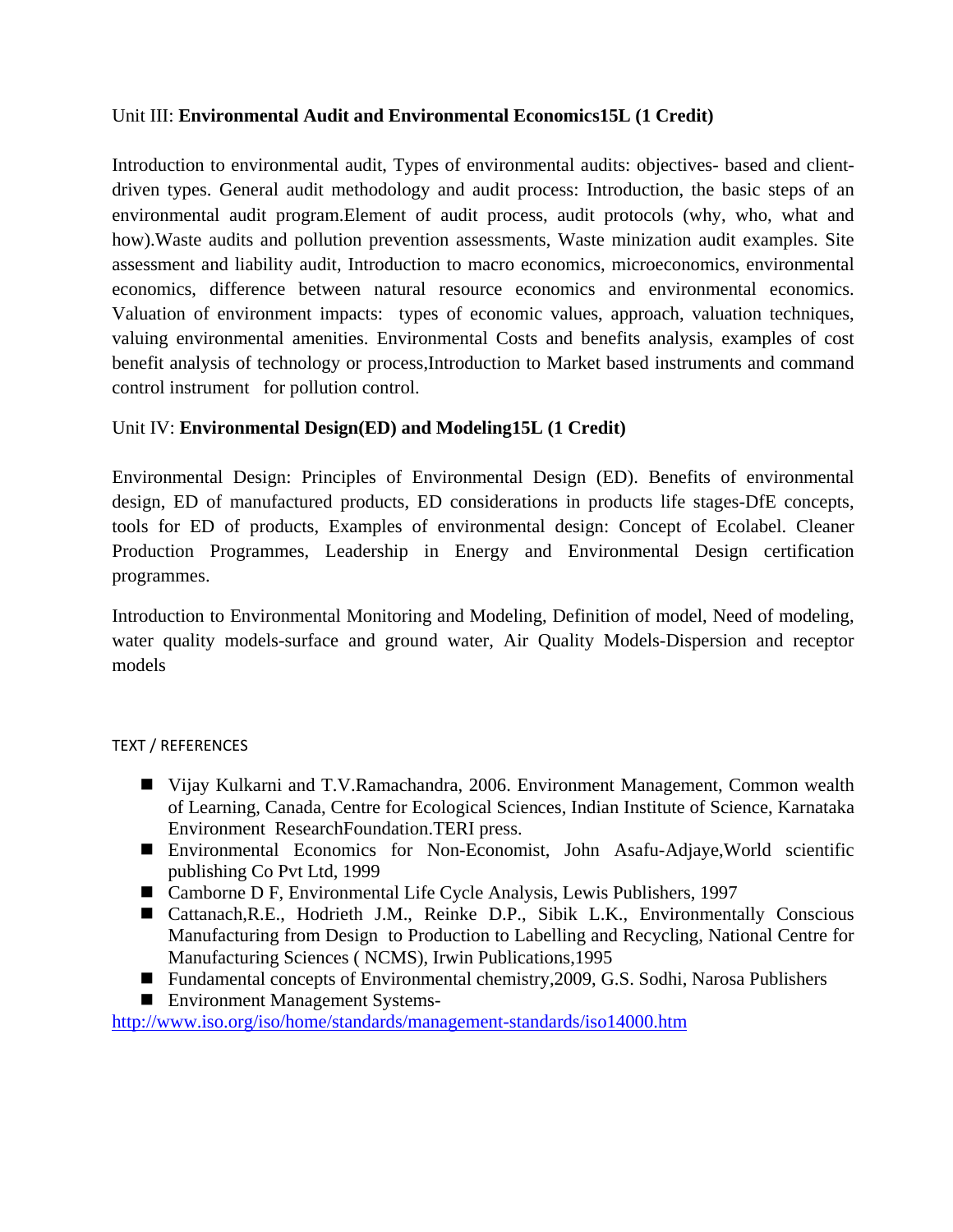### **PSEVSP401**

# **Eco Technology**

#### **A. Minor Experiments**

- 1. Determination ofRoot density
- 2. Determination ofFertility rejuvenation index
- 3. Determination of Translocation factor by phytoremediation.
- 4. Case study on Tehri project, Silent Valley Project , Narmada Dam Project, Biopiracy, Ecodisaster of deforestation

### **B. Major Experiments**

- 1. Tracing of watershed and their morphological features from toposheets.
- 2. Interpretation of Aerial photographs/satellite imageries/GIS data.
- 3. Problems in water budgeting.
- 4. Designing structures for water conservation and harvesting based on field visits.

### **PSEVSP402**

# **Environmental Biotechnology and Nanotechnology**

### **Minor Experiments**

- 1. Bioremediation of Heavy Metals by Green Plants in Aquatic/ Soil Environment.
- 2. Phytoremediation of Heavy Metals by Green Plants in Aquatic/ Soil Environment.
- 3. Development of Mycorrihzal Soil Using Pot Culture Technique.
- 4. Development of Compost from Organic Waste.

### **Major Experiments**

- 1. Estimation of DNA by spectrophotometer
- 2. Determination of molecular weight of DNA by electrophoresis.
- 3. Determination of coliforms by Membrane Filter Technique
- 4. Determination of Streptococcus faecalis.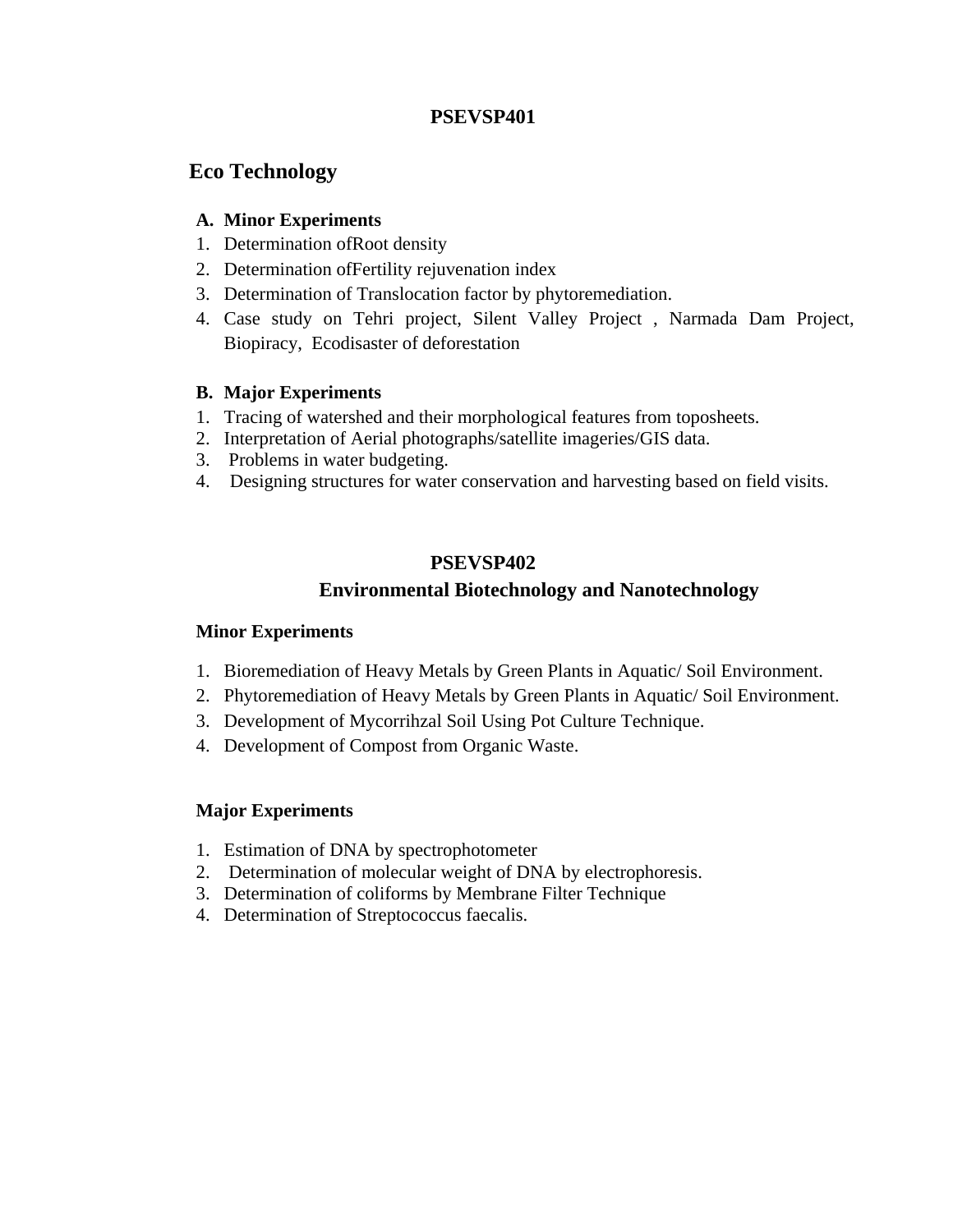### **PSEVSP403**

#### **Sustainable Management**

#### **Minor Experiments**

- 1. To perform Water/Energy audit in the house/college building /society/laboratory
- 2. To study sustainability report of major business groups/environment compliance report for a company.
- 3. Report on Visit to NGO/Biomedical waste management site/hazardous waste Management/Pollution control facility of any industry.
- 4. Report on Seminar/Conference attended.

#### **Major Experiments**

- 1. Report on study tour to the following places
	- Lakes/rivers/estuary/marine ecosystem.
	- National Park/Sanctuary
	- Mangrove Ecosystem/Open Cast Mining/Agricultural field.
	- Pollution Control Board/Research Institute/Meterology Department.

#### **PSEVSP404**

#### **Environmental Management**

#### **Project work : 50 MARKS**

Student will submit their independent project work at the end of semester IV. Assessment of the project and internship will be based on the submitted M. Sc. project report, seminar and viva-voice examination.

#### **Report on Project work : 30 MARKS**

The Internship/project report submitted by the student and the evaluation report by the externalexaminer.

#### **Project Evaluations:20 MARKS**

(Viva-voice + Presentation)

#### **Texts/References:**

- 1. Standard methods for examination of water and waste water , American Public Health Association.
- 2. A comprehensive laboratory manual for Environmental Sciences and Engineering By P.R. SreemahadevanPillai**.**New Age International Publishers.
- 3. Chemical and biological methods for water pollution studies By R.K. Trivedi
- 4. Handbook of water and waste water analysis By S.K. Maiti.
- 5. Soil and air analysis by S.K. Maiti.